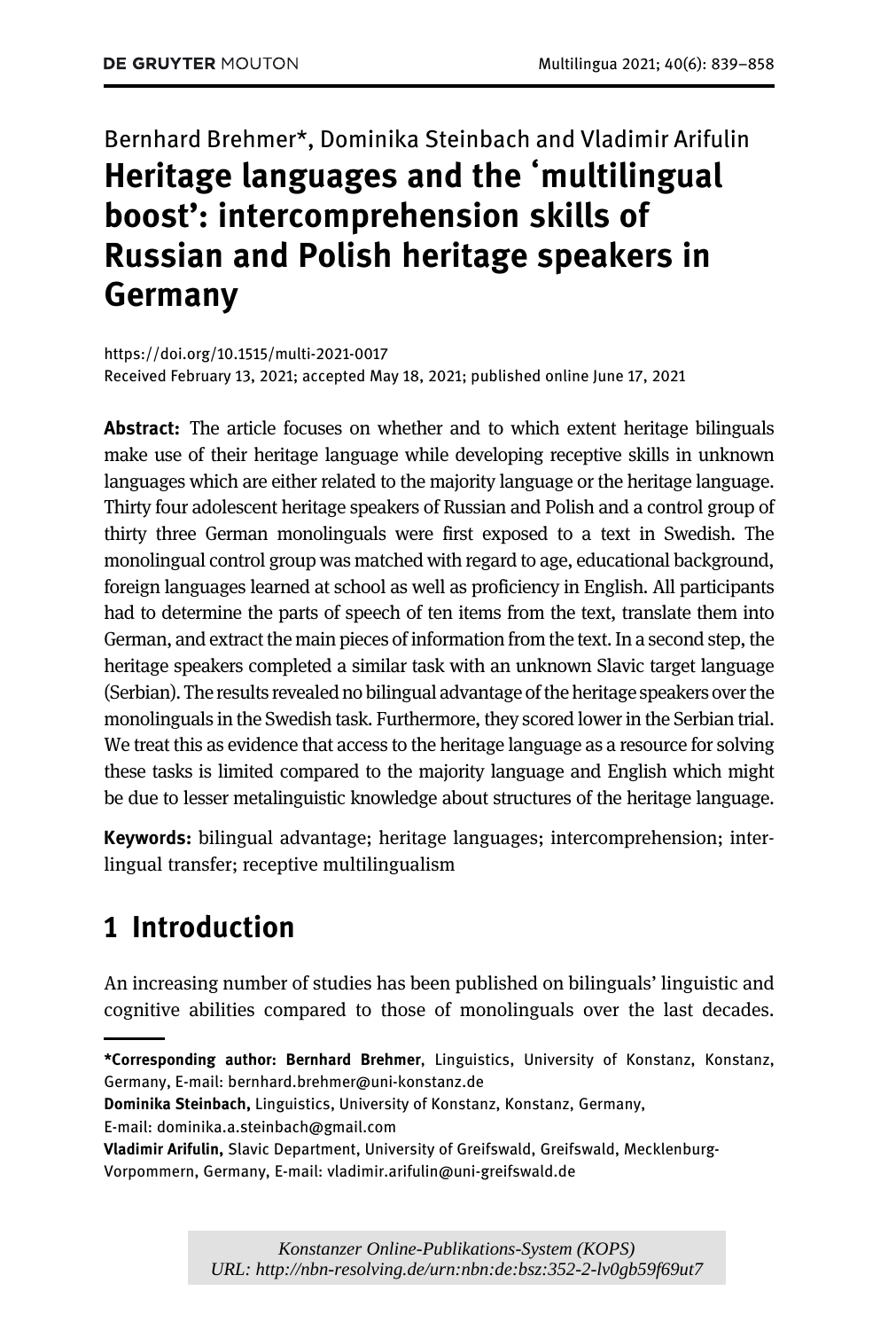Facilitative effects of multilingualism are typically identified in the realm of particular cognitive skills like executive control. However, a systematic review of the relevant literature reveals a number of studies that cannot confirm overall superior performance of bilinguals over monolinguals in different cognitive control tasks [\(Adesope et al. 2010](#page-18-0); [Gathercole et al. 2014;](#page-19-0) [Paap et al. 2018\)](#page-19-1). Furthermore, [Adesope et al. \(2010\)](#page-18-0) mention the possibility of a "publication bias" against studies showing a lack of a bilingual advantage on tasks targeting cognitive performance. The second realm where a bilingual advantage has been regularly claimed is L3 acquisition (see [Cenoz 2003](#page-19-2) for an overview): Facilitative effects of bilingualism on the acquisition of additional languages are generally linked to a higher metalinguistic awareness of bilinguals over monolinguals and more profound experiences in language acquisition [\(Bialystok 2001;](#page-18-1) [Jessner 2008\)](#page-19-3). However, the outcomes of studies dealing with a proposed "multilingual boost effect" ([Berthele and Udry 2019\)](#page-18-2) in L3 acquisition by heritage bilinguals are again far from being unequivocal. While some studies on the acquisition of English or Romance foreign languages at school yielded supportive evidence for a bilingual advantage, others did not (see [Lorenz et al. 2020](#page-19-4) for a recent overview). In light of this confusing picture, our contribution provides new evidence on potential bilingual advantages in contexts of additional language learning. For our own research, we will limit the scope of inquiry to the acquisition of receptive multilingual skills.

# <span id="page-1-0"></span>2 Multilingual repertoires and intercomprehension skills

Intercomprehension refers to the practice of at least partially understanding a language that was never acquired previously by drawing on existing knowledge from other languages which are genealogically related to the target language ([Doye 2005\)](#page-19-5). ´ With regard to a potential multilingual benefit, [Berthele \(2011\)](#page-18-3) provides evidence supporting the claim that multilinguals are on average better in developing receptive competences in previously unlearned languages compared to monolinguals. The observed advantage of multilinguals is not only explained by a higher amount of possible lexical transfer bases owing to more languages in the individual repertoires, but also by "a greater degree of flexibility in dealing with linguistic input that deviates from their own  $L_1(L_2, ..., L_n)$  norm" ([Vanhove and Berthele 2017:](#page-19-6) 25). The degree of formal deviation of the target structure from its counterparts in the source languages thus impedes less on the inferencing process in multilingual speakers and leads to better results in word recognition. Apart from the number of known languages, the level of proficiency and the relations of languages present in the individual repertoire also turned out to be significant predictors of correct cognate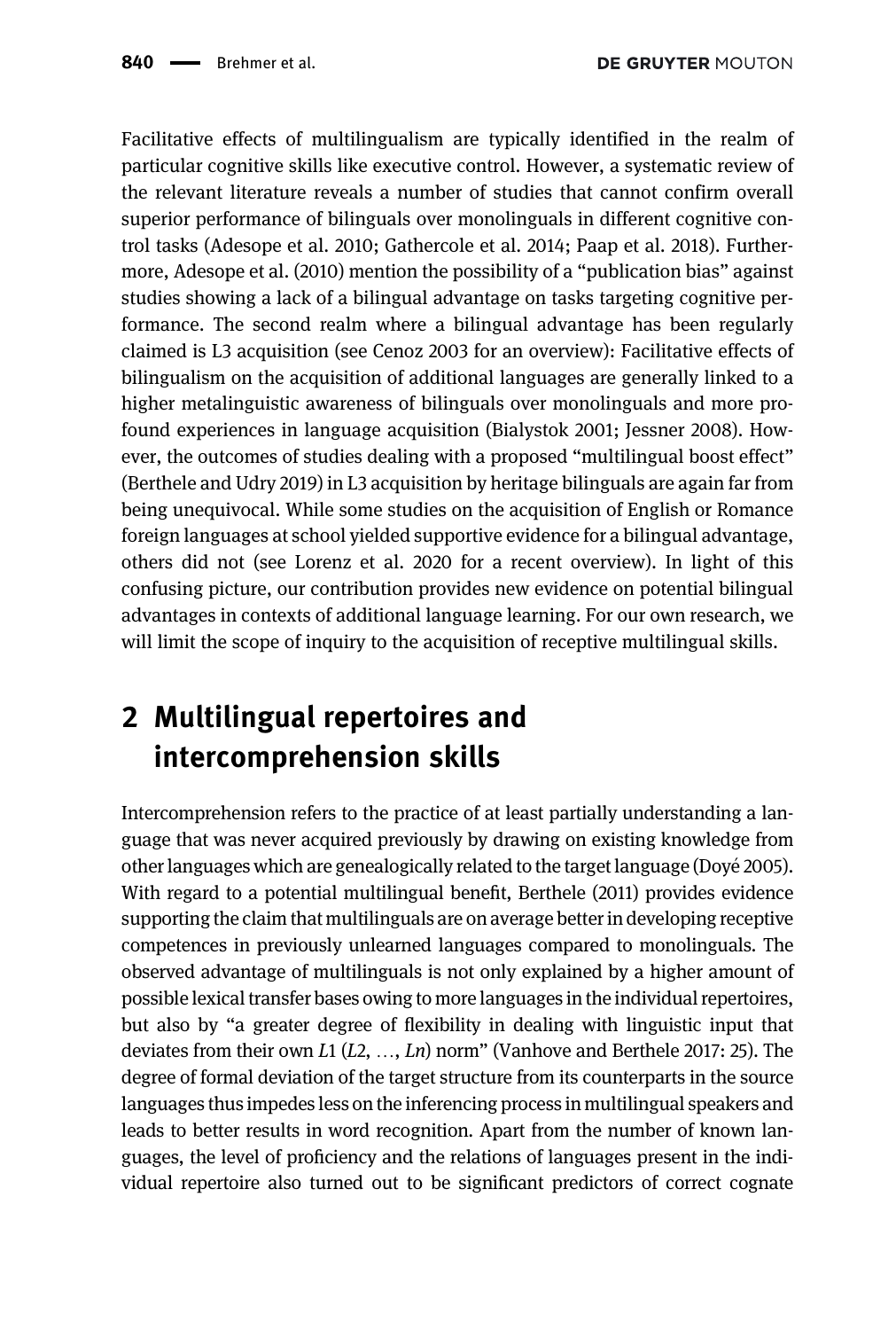guessing: Multilinguals with high proficiency in two languages (including dialects) that are closely related to the target language achieved the highest scores among all groups investigated in [Berthele \(2011\)](#page-18-3). Other significant participant-related contributors to successful recognition of word meaning in cognates included age at testing and vocabulary learning ability. Structural constraints, such as formal distance between the target items and their cognates in the source languages, also played a significant role regarding the accuracy in inferring the correct word meaning. However, the formal distance effect seems to be systematically dependent on participant-related factors such as the individual levels of linguistic experience and cognitive capacities ("fluid intelligence") ([Vanhove and Berthele 2017](#page-19-6)).

## <span id="page-2-0"></span>3 Study design

### 3.1 Participants

For our study we gathered data from thirty four adolescent speakers of a Slavic heritage language (HL) living in Germany. Nineteen participants were raised in a family where at least one parent used Russian when speaking to the child; the other fifteen grew up in Polish-speaking families. All participants were on average fifteen years old when they took the first intercomprehension test (see [Table 1\)](#page-3-0). They exhibit the typical profile of a heritage speaker (HS), i.e. they were either already born in Germany (twenty two participants) or came to Germany prior to the onset of schooling. With regard to their educational background, the sample is rather homogeneous: twenty six participants (75%) attended higher tracks of secondary school education at the time of testing, seven went to junior high schools, while one participant came from a vocational training school. A very distinctive feature of our sample is the high ratio of participants who received at least some formal instruction in their Slavic HL: Only eight participants never attended HL classes. While the extent of received HL instruction varies between our participants (see [Brehmer and](#page-18-4) [Mehlhorn 2018\)](#page-18-4), almost 75% attended the respective courses for three years or more. Consequently, they show an overall high proficiency in their HL. This is reflected in the results obtained from an extensive test battery on HL proficiency that all participants had to take. Data on their proficiency in German were also available.1 For

<sup>1</sup> The data come from a longitudinal project on the linguistic development of adolescent HSs of Russian and Polish in Germany (funded by the German Ministry of Education and Research, grant no. 01JM1302/1701). During the first two waves of data collection (2014 and 2015), we used an extensive test battery targeting different kinds of proficiency in both the heritage and the majority language (see [Brehmer and Mehlhorn 2015](#page-18-5) for more details).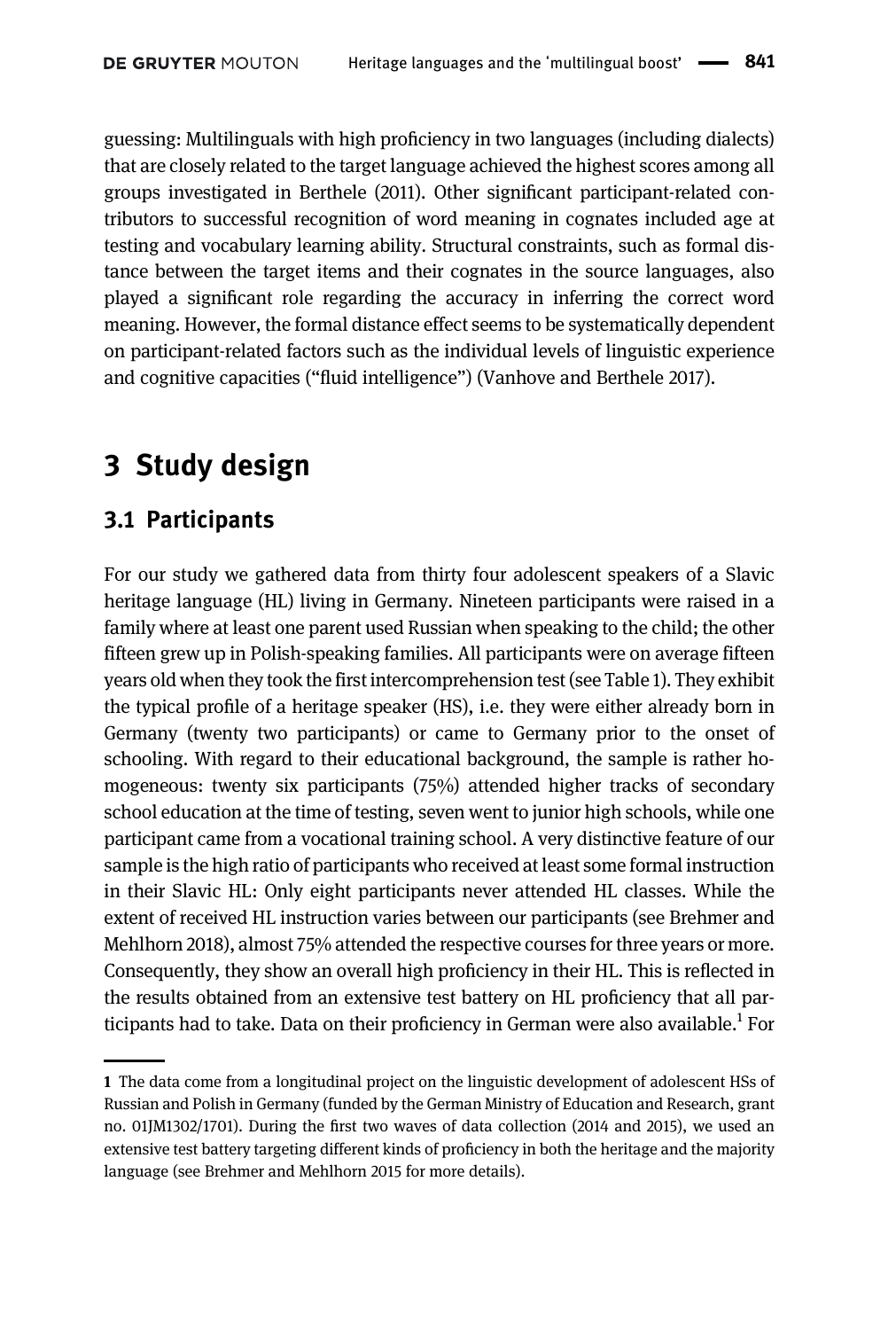the purpose of the current analysis, we will use the scores obtained in a vocabulary translation task (see [Brehmer et al. 2017](#page-18-6) for more details) and in a cloze test on grammatical proficiency as a general proxy of their attainment in the HL (maximum score in both tasks: 100, see [Table 1\)](#page-3-0). In a German vocabulary test and C-Test, the participants performed on average at ceiling (maximum score in both tasks: 100, see [Table 1\)](#page-3-0) which attests their high attainment in the majority language.

The current study builds on a comparison of the bilingual HS group with a control group of monolingual German peers. To obtain a comparable reference sample, we asked our bilingual participants to recruit monolingual controls themselves by inviting their best friend among their classmates to join the intercomprehension tasks. The only prerequisite was that the peers must have been raised in German only. As a result, we received a control group of thirty three monolingual German adolescents<sup>2</sup> who are comparable to our focus group in terms of age and educational background (see [Table 1](#page-3-0)). All participants completed a brief questionnaire in order to gain background information on previously acquired foreign languages. They were also asked to deliver their grades obtained in foreign language subjects. As our participants mostly attend higher tracks of secondary education, almost all of them have been acquiring at least two foreign languages at school: English is the first foreign language for all participants. Only five bilingual and three monolingual participants acquire solely English at school, the rest of the sample is learning at least one additional language (mostly French, Spanish or Latin). We used the school grades obtained by the participants in their first foreign language English as an indicator of their foreign language learning aptitude. The grades range from 1 (best) to 6 (worst). [Table 1](#page-3-0) provides an overview on the demographic and languageproficiency variables of the bilingual and monolingual group:

| Variable                           | <b>Bilinguals</b> |       | <b>Monolinguals</b> |      |
|------------------------------------|-------------------|-------|---------------------|------|
|                                    | Mean              | SD    | Mean                | SD.  |
| Female/male $(n)$                  | 15/19             |       | 21/12               |      |
| Age (years)                        | 15.0              | 0.78  | 15.3                | 1.01 |
| German vocabulary score            | 97.7              | 3.11  |                     |      |
| German C-Test score                | 89.1              | 9.54  |                     |      |
| Heritage language vocabulary score | 80.5              | 12.17 |                     |      |
| Heritage language grammar score    | 75.2              | 19.54 |                     |      |
| English grade                      | 2.5               | 0.90  | 2.5                 | 0.85 |
| Number of languages                | 4.0               | 0.69  | 3.0                 | 0.52 |

<span id="page-3-0"></span>Table 1: Demographic and language-proficiency variables.

2 One HS failed to recruit a monolingual peer.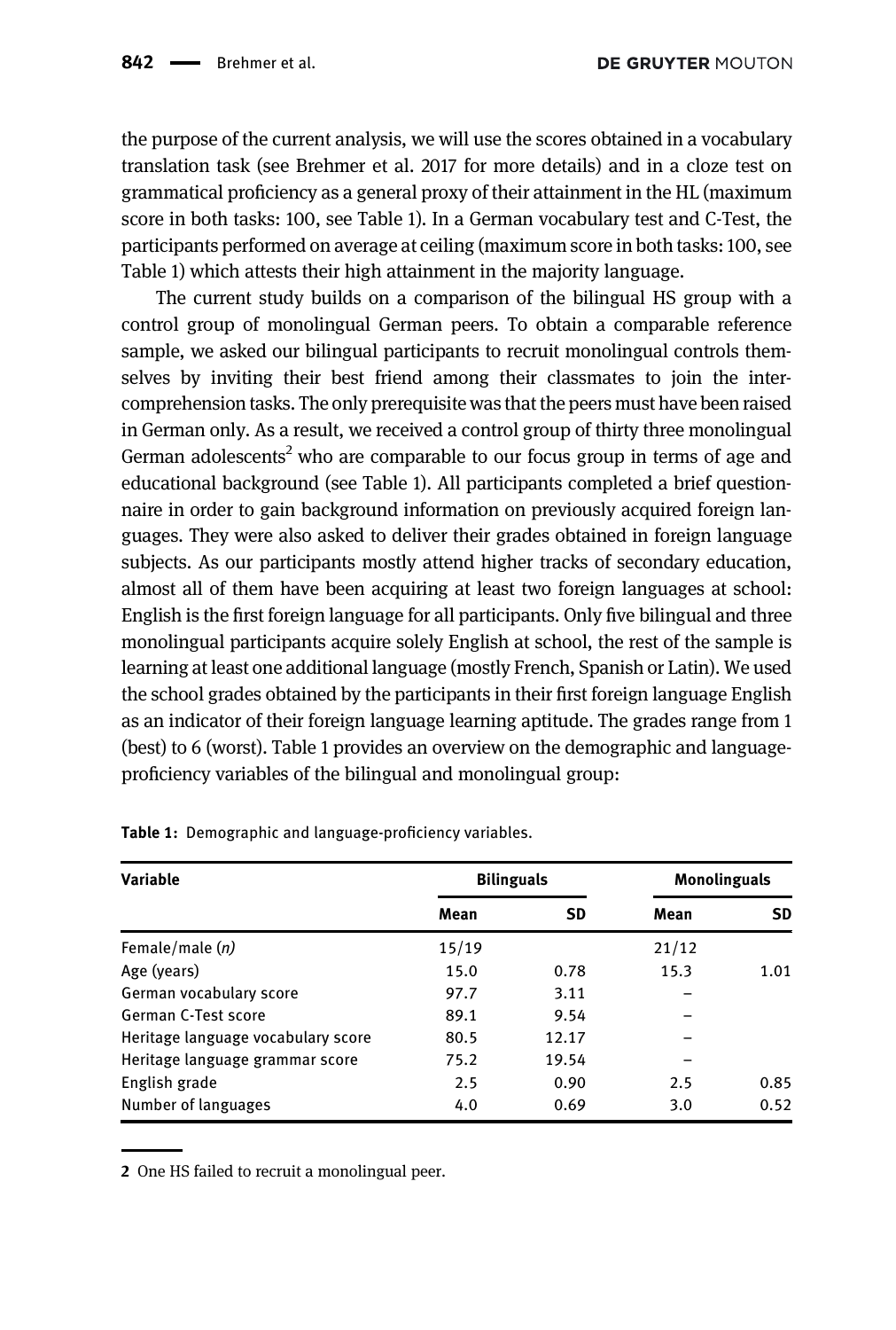The data reveal that we are dealing with comparable groups regarding school type, age and English language proficiency. The bilingual children differ from their monolingual peers in their bilingual upbringing, which results in one additional language (= HL) in their linguistic repertoire.

#### <span id="page-4-0"></span>3.2 Materials and methods

For data gathering, we administered two paper-and-pencil intercomprehension tasks to our participants: First, both the bilingual and the monolingual participants received a text about the famous British singer Adele which was taken from the Swedish version of the online encyclopedia Wikipedia. For testing, we used the paragraphs that contained some biographical information about the artist and main facts about her career (albums and songs, awards). Owing to the text type (encyclopedia entry) and content, the text showed a high proportion of dates and English proper names, e.g. names of songs and albums (Skyfall, Hello, Rolling in the deep), films (Bond), awards and award categories (Grammy, Oscar, Best Female Pop Vocal Performance) and places (London, Tottenham). Furthermore, it contained a lot of borrowings from other languages, mostly from English (e.g. singel ʻsingle', radiohit, soul, jazz, film), but also international lexical items with Greek or Latin roots (e.g. november, gala, album). We expected that this would enhance text comprehension and, at the same time, act as a stimulus for the participants to resort to their full linguistic repertoire when solving the task.

After exposing our informants to a text written in an unknown Germanic language, the second trial targeted an unknown Slavic language (Serbian). For reasons of comparability, we again selected a text about a famous pop artist (this time the American singer, songwriter and actor Justin Timberlake) taken from the Serbian version of Wikipedia.<sup>3</sup> As with the first text, we stuck to the paragraphs on Timberlake's biography and career. Again, it contained a lot of (English) song titles (Like I love you, Cry me a river, Justified), proper names (N'Sync, Britni Spirs, Kameron Dijaz, Superboul), and borrowings from other languages (*producent* 'producer', solo album, singl ʻsingle', bend ʻband').

In contrast to the Swedish text, there was no common source language for all groups of participants. Whereas in the Swedish test condition all participants could equally resort to either German or English as common Germanic source languages to extract the main information, the HSs would have been clearly in a better position than the monolingual controls in solving the Serbian task, as all of them have a Slavic

<sup>3</sup> As Serbian uses both the Roman and the Cyrillic script, we decided to use the version with Roman characters in order to make the task feasible for all participants.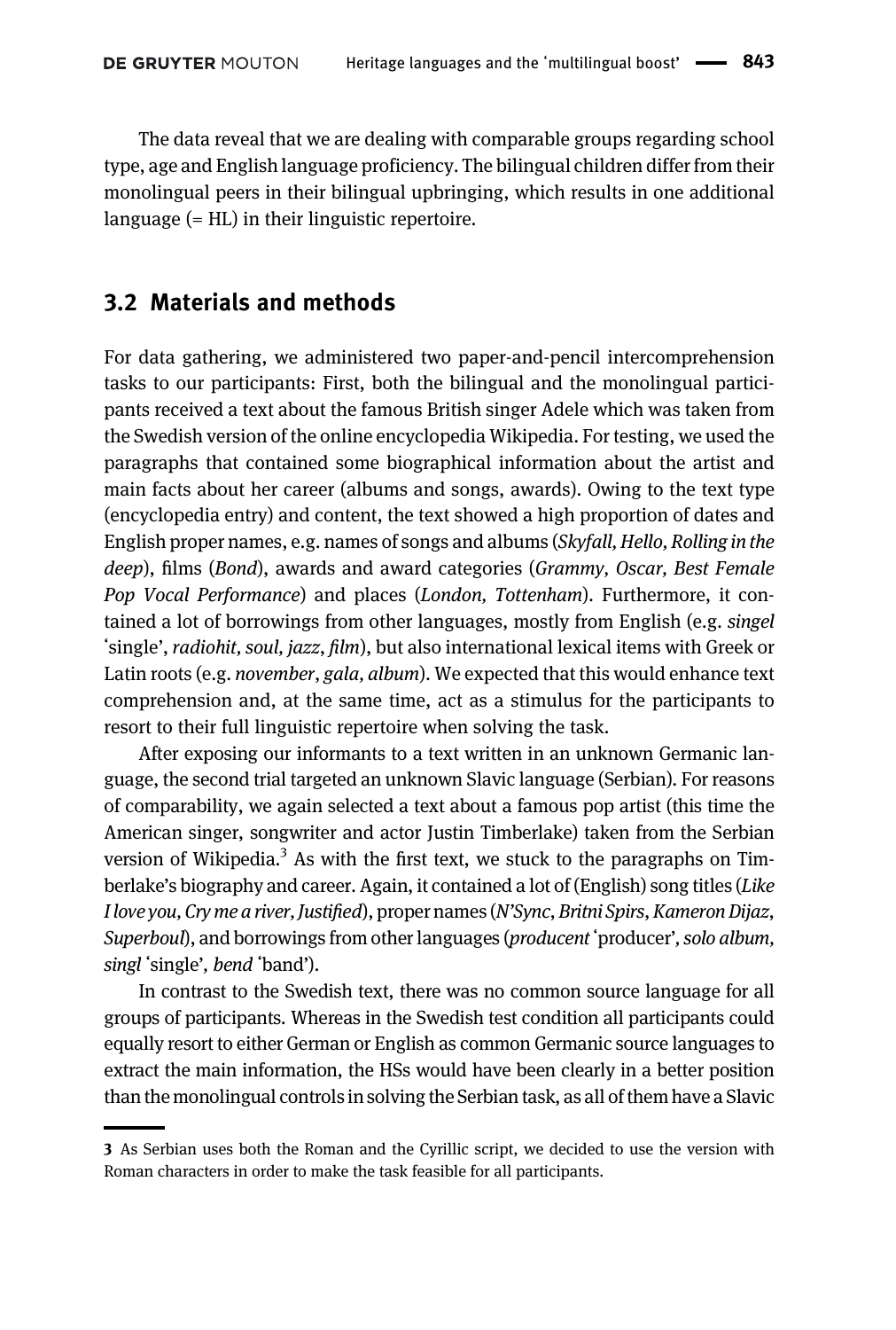source language (either Russian or Polish). For most of the monolingual controls,<sup>4</sup> apart from general knowledge about Justin Timberlake, only accidental English or German cognates could support text decoding in the Serbian task. Although some scholars underline the possibility of applying intercomprehension tasks also with regard to languages from different language families (e.g. [Morkötter 2019](#page-19-7): 324), we finally refrained from administering the Serbian text to our monolingual controls. For this reason, the Serbian task only serves as a testing case to examine whether the HSs perform better in the Swedish or Serbian intercomprehension task or whether they do equally well in both tasks. In the latter case, this could be taken as a strong hint that the Slavic heritage language is fully accessible to them as a transfer base.<sup>5</sup>

In both trials, the participants were first asked to solve the tasks individually. The trials were conducted in a quiet place in the participants' homes<sup>6</sup> with one test instructor being constantly present to prevent the participants from using additional tools like online dictionaries of the target languages etc. The participants had to read the text carefully and try to understand its main content by drawing on their whole linguistic repertoire of previously acquired languages. There was no preceding training session. Thus, we are dealing with spontaneous or natural intercomprehension [\(Bär](#page-18-7) [2011:](#page-18-7) 28–29) in our study where the test-takers are not trained in relevant (meta) cognitive strategies on how to decode a text in an unknown language that is genealogically related to languages they already know. For each text, the participants had to solve three tasks: First, they had to assign ten lexical items from the text to parts of speech (POS). To exclude the possibility that a lack of grammatical terminology prevents our informants from coping with this task, we offered examples from German for each relevant POS. Secondly, they had to translate the selected items into German. In the third task, the test-takers were asked to write down all pieces of information they could extract from the text. For every fully provided piece of information we granted one point (maximum score: eighteen points/text). The participants could solve the individual tasks without any time pressure.

Due to the fact that the items from task one and two were embedded in an authentic text, the participants had all contextual information available in order to decide on the POS and the meaning of the respective items. This allowed us to test not only cognates, as had been done in many previous studies (see [Section 3](#page-2-0)), but also opaque items, i.e. items which show only minimal or no formal overlap in the source and target languages [\(Klein and Stegmann 2000\)](#page-19-8). Hypotheses regarding the meaning

<sup>4</sup> There were only three monolingual peers who attended classes in Russian as a foreign language. 5 As Serbian belongs to the South-Slavic subgroup, neither the Russian (Russian being an East Slavic language) nor the Polish group (Polish belonging to the West Slavic branch) have a HL that is *per se* genealogically closer to Serbian.

<sup>6</sup> The monolingual controls were invited to the home of their peers, but tested in a separate room.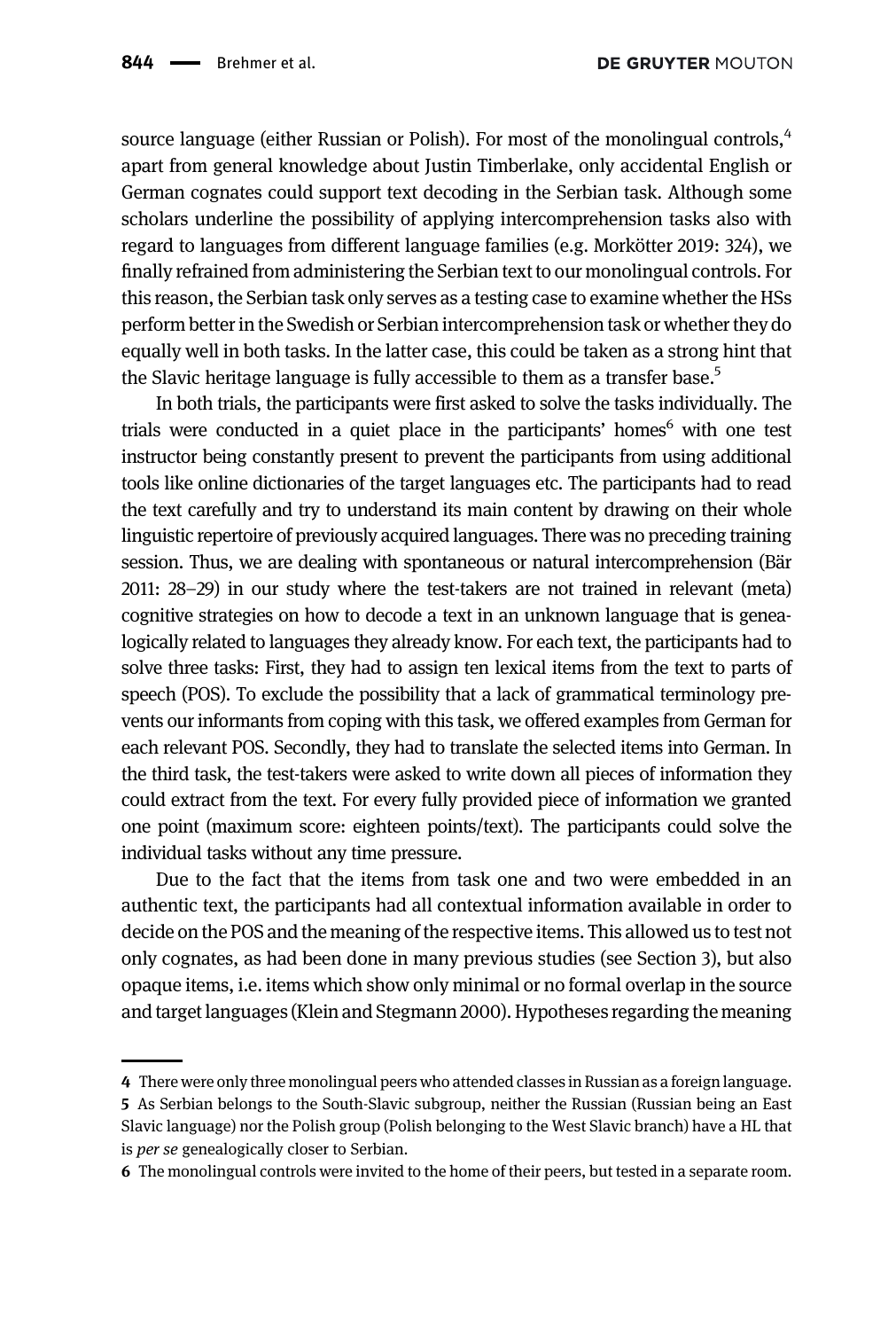and grammatical structure of these items can thus be data-driven, i.e. they are informed by formal overlaps with items in the source languages, or concept-driven, i.e. guided by the inferred content of the passage where the item occurs. Whether one or the other strategy is used to decode individual items, depends on the level of proficiency and the type and number of source languages available to the test-taker, the degree of interconnectedness of the lexical items in the multilingual mental lexicon, or the degree of familiarity of the test-taker with the content that is (supposedly) reported in the text. Both strategies can be applied conjointly or alternatively, depending on the individual item (Müller-Lancé 2006). In order to verify which of these strategies were applied by our participants in solving the tasks, we introduced an additional step in the data collection procedure: For the Swedish text, we asked the heritage bilingual and his/her monolingual friend to discuss their solutions together after they had completed the tasks individually. They were thus encouraged to (conjointly) produce think-aloud protocols in which they should explicitly describe their line of reasoning and the (meta)linguistic hypotheses that guided their individual guesses. The verbal protocols were recorded and later transcribed.

Previous research revealed that the degree of formal overlap has a significant impact on the successful establishment of interlingual correspondences between lexical items in the target and source languages (see [Section 2\)](#page-1-0). For this reason, the selection of individual test items from the Swedish text was guided by two criteria: (a) every main POS should be represented in the sample; (b) the items should exhibit different degrees of formal overlap. We therefore divided the items into several classes:

Class 1a: target items that show cognates in all involved languages, e.g. Swedish brittisk, English British, German britisch, Russian britanskij, Polish  $b$ rytyjski (n = 3);

Class 1b: target items that exhibit a transparent morphemic structure which allows to establish interlingual correspondences at least for some morphemic components in all languages involved, e.g. Swedish artistnamn ʻpseudonym, screen name', cf. English artist + name, German Artist ʻperformer' + Name 'name', Russian *artist*, Polish *artysta*  $(n = 1)$ ;

Class 2: target items that have cognates in both Germanic, but not in the Slavic source languages, e.g. Swedish  $i$ , English and German in versus Russian  $v$ , Polish  $w (n = 2)$ ;<sup>7</sup>

Class 3: opaque target items that have no cognate in any of the source languages, e.g. Swedish och versus English and, German und and Russian/Polish  $i (n = 4)$ .

<sup>7</sup> Note that in this case there is even the potential for a distracting effect for participants from the bilingual group, as there is a homophonic conjunction  $i$  'and' in Russian and Polish.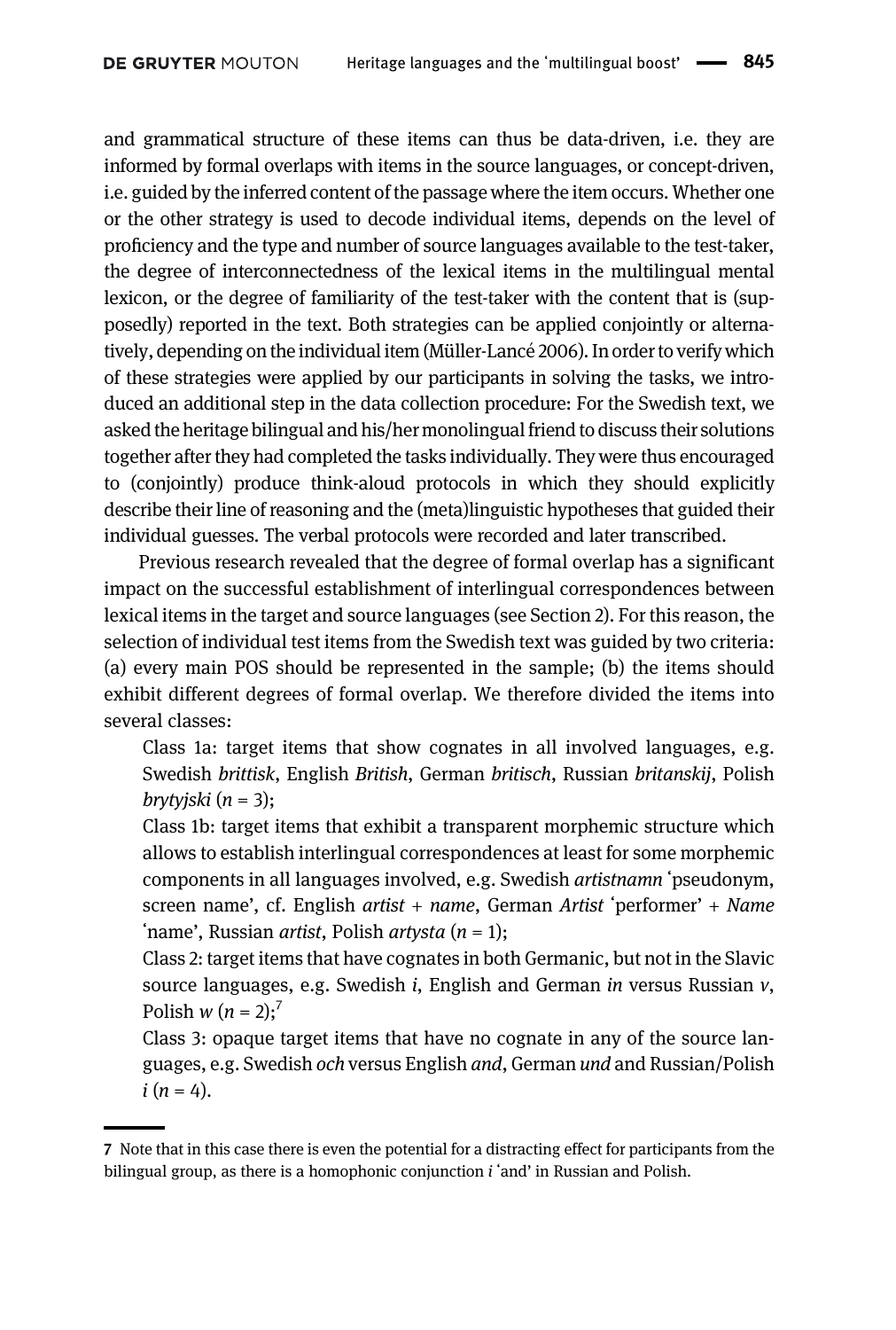It goes without saying that the formal similarities themselves vary between the cognates in the individual languages (cf. the equivalents of the Swedish item brittisk mentioned above). This obviously has an effect on the likelihood of successful interlingual identification by our participants (cf. [Vanhove and Berthele 2017](#page-19-6)). Given the low number of test items and the diverse linguistic backgrounds of our participants, however, we did not measure the exact degree of formal discrepancy between the test items in the target and all source languages, $8$  but restricted ourselves to the rather coarse classification described above.

For the Serbian task, the items were selected again in order to represent different POS. Furthermore, we chose items that

Class 1a: have cognates in both Slavic HLs, e.g. Serbian učestvuje ʻ[s/he] participates', Russian *učastvuet*, Polish *uczestniczy* ( $n = 6$ );

Class 1b: exhibit a transparent morphemic structure which allows to establish interlingual correspondences for some morphemic components in both HLs, e.g. Serbian tekstopisac ʻsongwriter', cf. Russian tekst + pisat' ʻto write', Polish tekst + pisać 'to write'  $(n = 1)$ ;

Class 2: have cognates in only one Slavic HL, e.g. Serbian godina ʻyear', Russian god versus Polish rok  $(n = 2)$ ;

Class 3: represent opaque items, e.g. Serbian više ʻmore (than)', Russian bol'še, Polish *więcej* ( $n = 1$ ).

### 3.3 Research questions

The main objective of the current paper is to explore whether HSs make use of their HL when they are put in a situation where they have to perform a multilingual search across their lexicon. Furthermore, we want to contribute to the ongoing discussion of whether bilinguals have a general cognitive and/or linguistic advantage over monolinguals that contributes to a better performance in tasks on receptive multilingualism. Thus, our main research questions are the following:

RQ 1: Do the HSs outperform the monolingual controls in an intercomprehension task with Swedish as the unknown target language?

RQ 2: Do HSs perform better in an intercomprehension task with a Germanic target language (Swedish) than with a Slavic target language (Serbian)?

<sup>8</sup> Formal distance between cognates in different languages is normally measured by means of the Levenshtein algorithm which is based on the number of insertions, deletions or substitutions necessary to transform an orthographic string of a given target item into its equivalent item in the source language (see [Vanhove and Berthele 2017:](#page-19-6) 28, with additional references on the impact of Levenshtein distances on interlingual identification).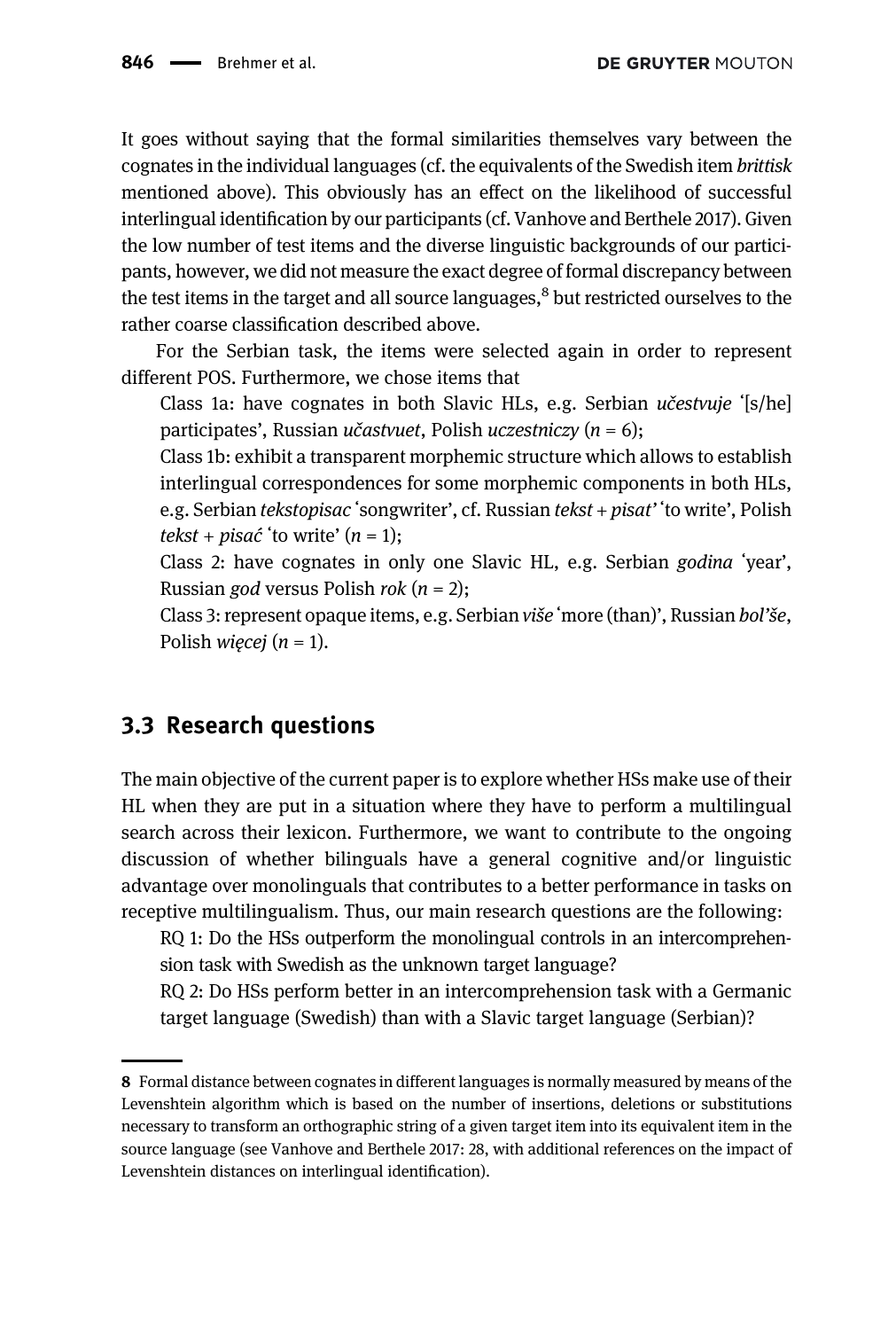RQ 3: Which strategies do HSs apply when decoding items and text passages in an unknown target language and which role does the Slavic HL play in these strategies?

RQ 4: Does the existence of cognates facilitate successful comprehension of unknown target items and the identification of their grammatical structure?

Although the role of person-related factors for successful interlingual inferencing is not a central issue in our analysis, two factors that turned out to be relevant in previous research will be looked at: (i) breadth of the individual linguistic repertoire, and (ii) level of proficiency in English and the Slavic HL.

## 4 Results

### 4.1 Overall performance in the Swedish trial

We are first turning to the description of the results regarding the performance of both groups in the Swedish trial. [Figure 1](#page-8-0) depicts the average relative correctness scores in the three subtasks.

Both groups performed equally well in all three subtasks. A t-test for independent samples revealed no statistically significant difference between the bilinguals and monolinguals either for determination of POS ( $t(65) = 0.08$ ,  $p = 0.937$ ) or for overall text comprehension ( $t(65) = -0.71$ ,  $p = 0.482$ ), and only a weak significance



<span id="page-8-0"></span>Figure 1: Relative correctness scores (in %) for subtasks in the Swedish trial.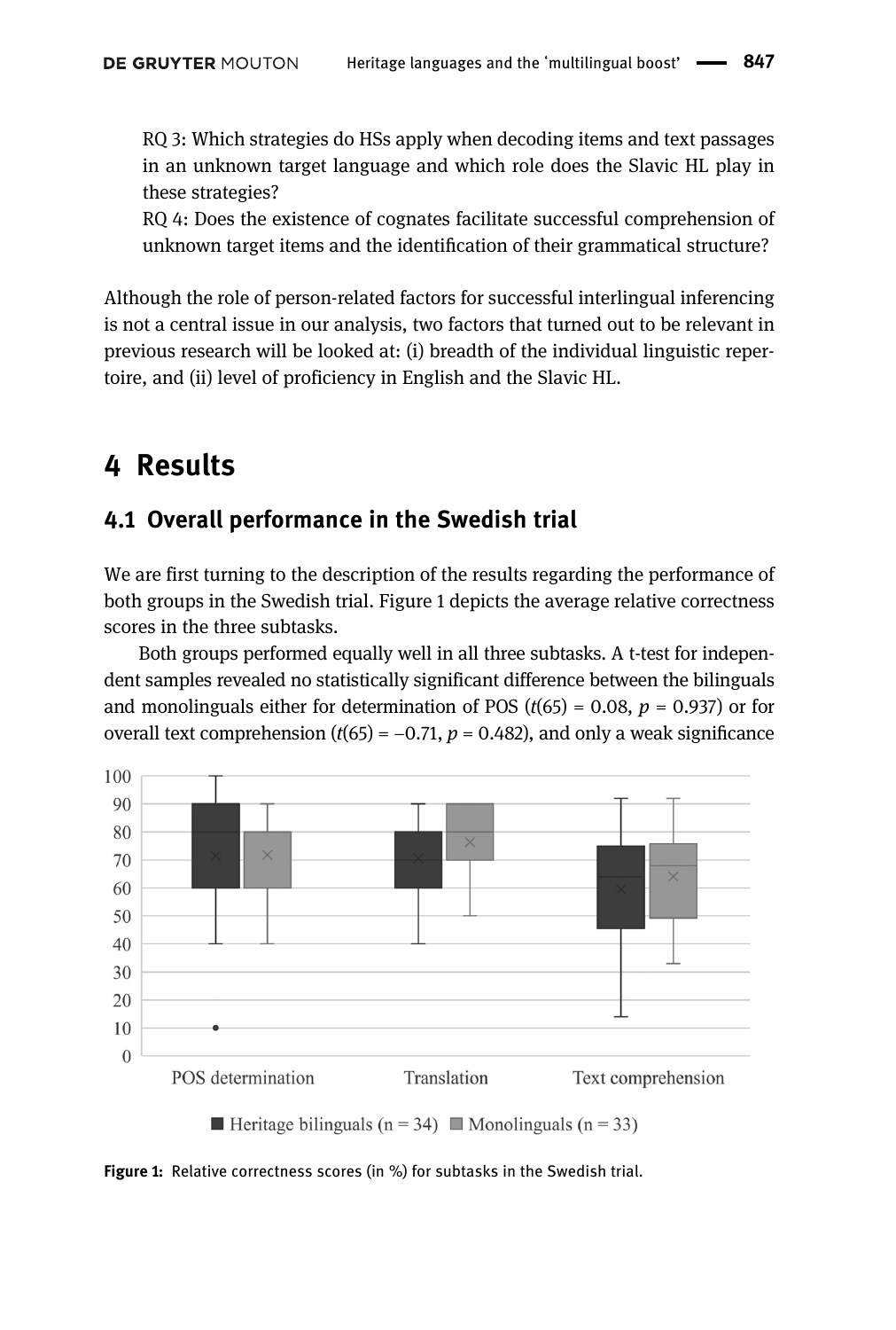for translation ( $t(65) = 1.73$ ,  $p = 0.089$ ). Effect sizes are very small (Cohen's d for POS determination =  $0.019$ ; for translation =  $0.422$ ; for overall text comprehension = 0.226). On average, the bilinguals scored 7.1 points (out of a maximum of ten)  $(SD = 1.94)$  and the monolinguals 7.2  $(SD = 1.61)$  in the task on POS determination. When asked to translate the ten selected Swedish items, the HSs scored again on average 7.1 points (SD = 1.32) and the monolinguals 7.6 (SD = 1.41). It might come as a surprise that for some individuals the scores for POS determination are lower than for translating the same items. Normally one would expect an implicational relationship between the results in these two tasks, $9$  i.e. the selection of a translational equivalent for the Swedish item should depend to a certain extent on the decision regarding the assumed POS that this item represents. However, our informants sometimes failed to determine the POS, but nevertheless provided correct translations for the same items. We interpret this 'mismatch' as a consequence of general problems in determining POS, irrespective of the language, despite our effort to offer prototypical examples for each POS in German at the beginning of the task. For example, some participants considered the Swedish preposition  $i$  'in' to be a conjunction, but translated it correctly by using the German equivalent preposition in. Likewise, some informants believed the Swedish adjectives brittisk 'British' and internationell 'international' to be nouns, but they provided the German adjectives britisch and international as correct translation equivalents. Interestingly, though, the reverse mismatch occurred very infrequently in our data, e.g. when the Swedish pronoun hon 'she' had been correctly identified as a pronoun in the task on POS, but was translated by the same participant as the German preposition für 'for'. In general, the task on POS determination obviously presupposes a high degree of explicit metalinguistic knowledge that is sometimes lacking (maybe due to a lack of attention in school regarding formal properties of words), while the search for a functional equivalent in translating the same items implicitly led to the correct decision concerning the required POS. The results obtained in the POS determination and translation tasks showed only a moderate positive correlation for both groups (bilinguals:  $r = 0.63$ ,  $p < 0.001$ , monolinguals: 0.54,  $p = 0.001$ ). The task to extract as many pieces of information as possible from the entire text turned out to be more difficult for both monolingual and bilingual participants: On average the bilinguals scored 10.7 points (out of a maximum of eighteen)  $(SD = 3.86)$ , while the monolinguals performed slightly better (average score:  $11.5$ ,  $SD = 3.30$ ). Translation of individual items and overall text comprehension were again moderately correlated in both groups (bilinguals:  $r = 0.55$ ,  $p < 0.001$ , monolinguals: 0.60,  $p = 0.018$ ).

<sup>9</sup> We are very much indebted to one of the anonymous reviewers for drawing our attention to this fact.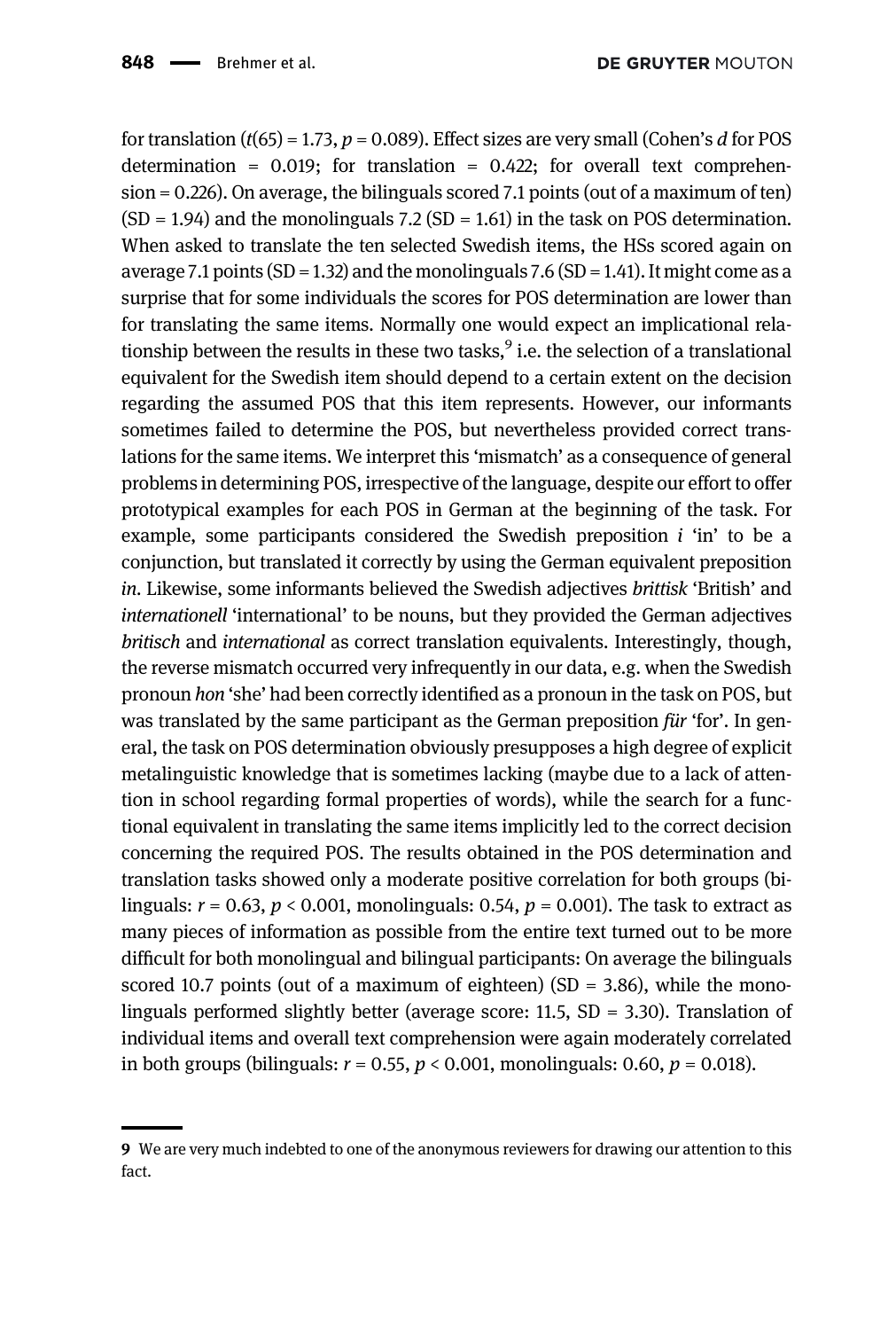### <span id="page-10-1"></span>4.2 Comparison of performance in the Swedish and Serbian trial for the bilingual group

As the heritage bilinguals completed both intercomprehension tasks, we can compare the effect of the language family of the target language (Germanic vs. Slavic) on the performance in the three subtasks. Although the two texts had been selected in such a way that they closely resembled one another with regard to content, text type and degree of syntactic complexity, they still represent different texts with different languages and different lexical items. Therefore, the results cannot be compared in a straightforward manner, which is why we refrained from running a statistical analysis regarding the significance of the differences that we found in the results obtained from these two tasks. Nevertheless, a descriptive account of the performance of the heritage speakers in both tasks already reveals interesting tendencies. [Figure 2](#page-10-0) shows the results of the HSs in the Swedish and Serbian trials.

The HSs exhibited a considerably weaker performance in all Serbian trials compared to the Swedish ones. The differences emerge for all three subtasks: In the Serbian trials, the average score is between one and four points lower compared to the Swedish trials, depending on the task: POS determination:  $5.9$  (SD = 1.73), translation:  $5.2$  (SD = 1.72), overall text comprehension:  $6.4$  (SD = 2.82). As in the Swedish trials, the results in the Serbian POS determination and translation tasks showed a moderate positive correlation  $(r = 0.68, p < 0.001)$ . The same applies to





<span id="page-10-0"></span>Figure 2: Relative correctness scores (in %) for subtasks in the Swedish and Serbian trials  $(n = 34$  bilingual participants per trial).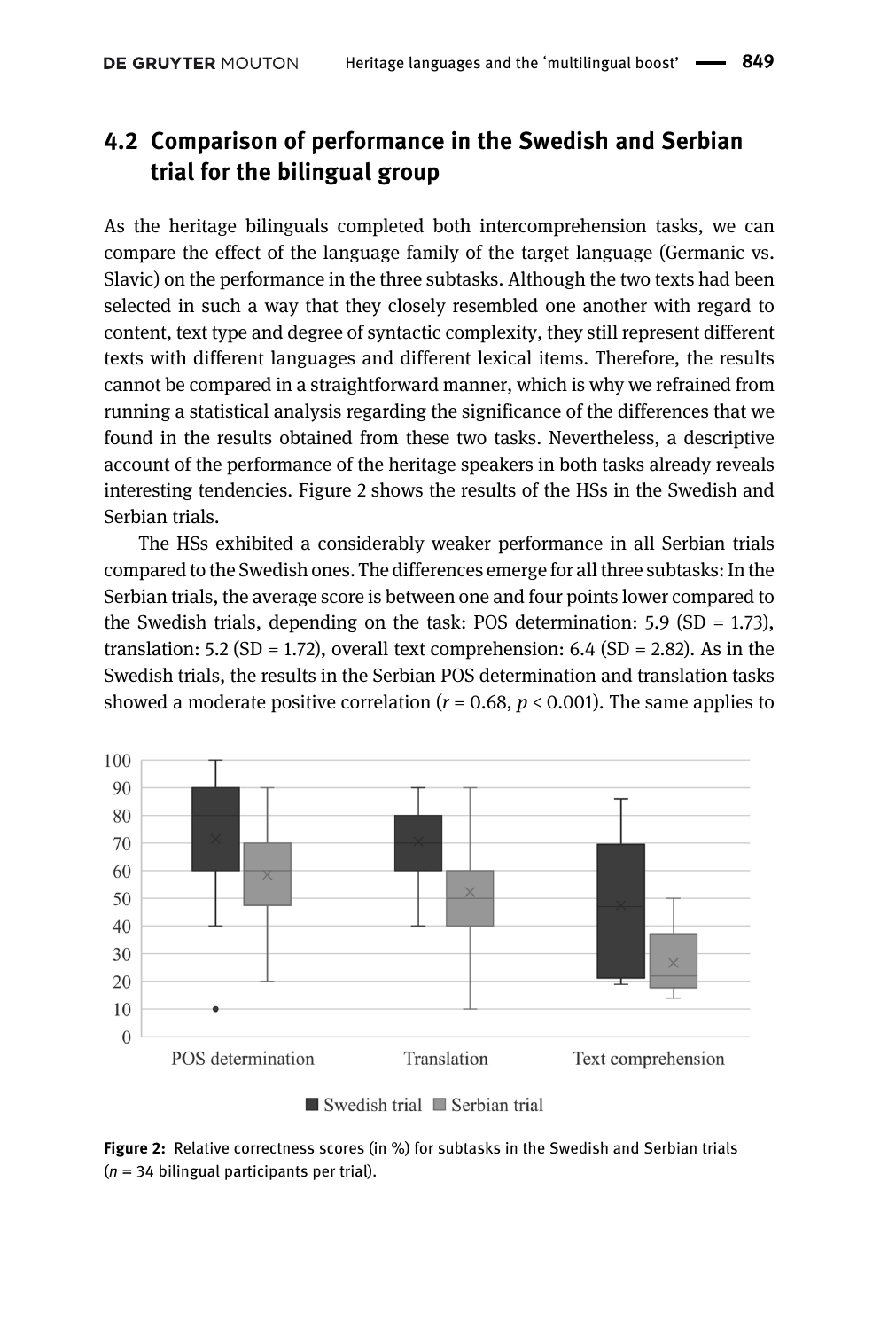the results from the Serbian translation and text comprehension tasks ( $r = 0.58$ ,  $p < 0.001$ ). If the Swedish and Serbian tasks are compared to one another, we find a moderate positive correlation between the results obtained in both POS determination ( $r = 0.52$ ,  $p = 0.001$ ) and translation ( $r = 0.43$ ,  $p = 0.011$ ) tasks. We found the strongest positive correlation in our whole data set for the performance of the HSs in both tasks on text comprehension ( $r = 0.82$ ,  $p < 0.001$ ).

### 4.3 Performance with regard to individual items

#### 4.3.1 Swedish items

In order to explore the effect of formal similarity between target and source language items on POS and word meaning recognition, we divided our set of ten selected items into several groups, depending on the existence of cognates in the Germanic and/or Slavic source languages (see [Section 3.2](#page-4-0)). As the numbers of items that comprise the different categories are too small to make any generalizable statements, our data can just offer tentative results regarding the impact of formal similarity on word recognition. [Table 2](#page-11-0) shows the ratio of successful POS and word meaning recognition in the different groups of Swedish items.

The availability of at least one Germanic cognate seems to enhance the possibility of correctly assigning an unknown Swedish item to a POS for both groups. This holds for nouns (artistnamn ʻscreen name'), adjectives (internationell ʻinternational'), numerals (*första* 'first'), verbs (*nominerad* 'nominated'), and prepositions (i ʻin'). The additional existence of a cognate in the Slavic HL did not lead to higher correctness scores in the bilingual group (cf. performance for items of class 1a and 2). Opaque items posed the biggest problems for both groups. This might be related to a high proportion of function words in this group. Especially the Swedish article ett yielded very few instances of correct POS determination in both groups,

| Item class   | <b>POS</b> recognition |                     | Word meaning recognition |                     |
|--------------|------------------------|---------------------|--------------------------|---------------------|
|              | <b>Bilinguals</b>      | <b>Monolinguals</b> | <b>Bilinguals</b>        | <b>Monolinguals</b> |
| 1a $(n = 3)$ | 83.3%                  | 86.9%               | 97.1%                    | 97.0%               |
| 1 $b(n = 1)$ | 91.2%                  | 97.0%               | 58.8%                    | 81.8%               |
| $2(n = 2)$   | 83.8%                  | 86.4%               | 94.1%                    | 95.5%               |
| $3(n = 4)$   | 51.5%                  | 47.7%               | 44.1%                    | 50.0%               |

<span id="page-11-0"></span>Table 2: Degree of formal transparency of Swedish items and ratio of successful POS and word meaning recognition (in %) in bilinguals ( $n = 34$ ) and monolinguals ( $n = 33$ ).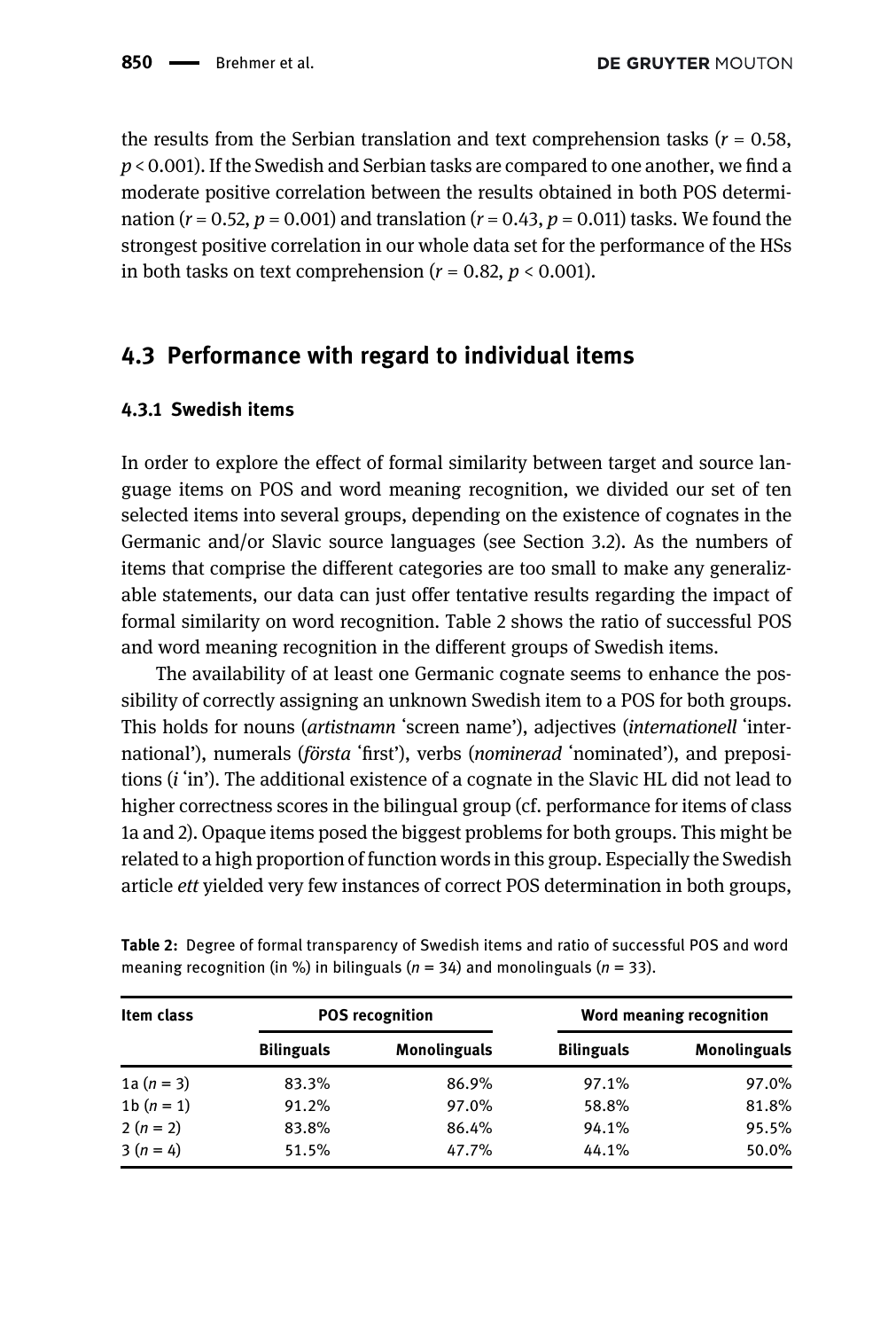despite the presence of articles in German and English. The possessive pronoun henne 'her' and the personal pronoun hon 'she' were correctly identified only by half of the bilingual and monolingual participants, while the conjunction *och* 'and' was the easiest item in this class, again for both groups. Word meaning recognition was especially successful for items belonging to class 1a and 2. Bilingual speakers performed on average slightly worse in inferring the meaning of function words from the given context than their monolingual peers. In particular, the Polish group had problems in translating the conjunction och ʻand' (which was often rendered as German auch, possibly due to the influence of the homophonic German dialectal variant [o:x] of this conjunction) and the personal pronoun hon ʻshe'. In the latter case, this was linked to a poorer performance in the POS determination task compared to the Russian group. The Russian group was far more successful in identifying hon as a personal pronoun (79 vs. 47% correct guesses). This interpretation might have benefitted from an interlingual correspondence with the Russian personal pronouns on 'he' and ona 'she'. The same correspondence would have been available for the Polish group (where on and ona also function as third person pronouns), but for some reason most of the Polish HSs failed to establish such an interlingual correspondence or they were confused by the fact that hon in the Swedish text obviously referred to a female singer. The poorer performance of the bilingual group in translating the item artistnamn ʻscreen name' was mainly due to the fact that the bilinguals more often neglected the second component of the compound in their translations, thus dropping -name from the correct German equivalent Künstlername. This might be linked to a lower number of compounds in Slavic languages compared to German.

#### 4.3.2 Serbian items

The Serbian lexical items were also divided into three subclasses depending on the (non-) existence of cognates in the two HLs (see [Section 3.2\)](#page-4-0). [Table 3](#page-12-0) offers an overview on the ratio of successfully determined POS and word meanings in the bilingual group.

| Item class   | <b>POS recognition</b> | Word meaning recognition |
|--------------|------------------------|--------------------------|
| 1a $(n = 6)$ | 59.8%                  | 52.9%                    |
| 1b $(n = 1)$ | 85.3%                  | 82.4%                    |
| $2(n=2)$     | 63.2%                  | 52.9%                    |
| $3(n = 1)$   | 14.7%                  | 17.6%                    |

<span id="page-12-0"></span>Table 3: Degree of formal transparency of Serbian items and ratio of successful POS and word meaning recognition (in %) in bilingual speakers ( $n = 34$ ).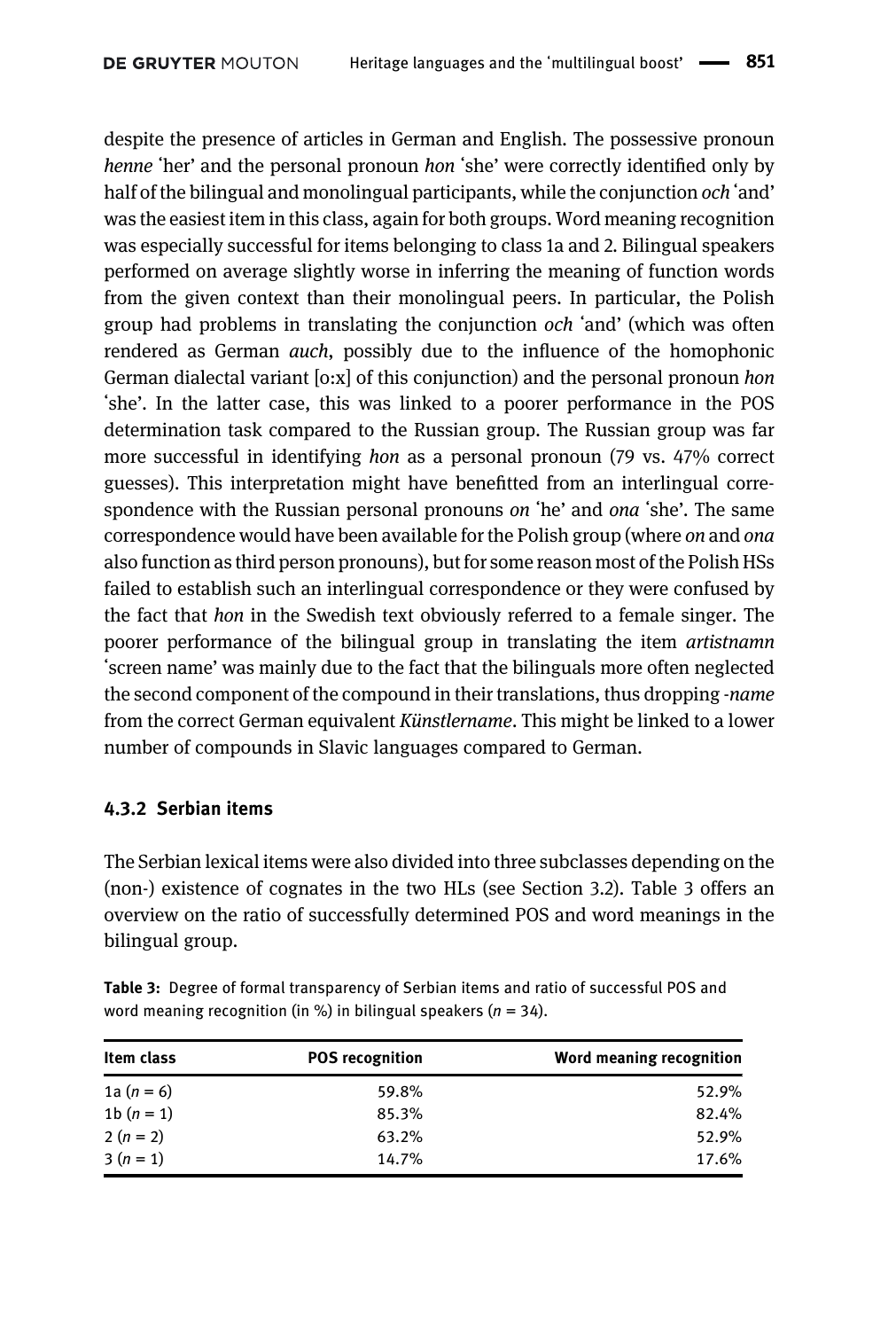At first glance, the existence of cognates in both HLs (class 1a) seems to not necessarily facilitate the decoding of an unknown Serbian lexical item, as regards the POS as well as its meaning. Despite the structural overlap of the three Slavic languages with regard to basic grammatical categories, language-specific peculiarities regarding the inflectional markings of content words and diachronic sound changes obviously impede the establishment of interlingual correspondences. Thus, the bilingual participants succeeded in only approximately half of the cases in assigning a Serbian item to the correct POS and in decoding its meaning, although there would have been transfer bases available in both HLs (class 1a). The closer the formal similarities between the target and the source items of this class, the more accessible were the items to our participants: Thus, the Serbian reflexive possessive pronoun svoj was recognized by almost all participants (91.2%) and subsequently correctly translated (97.1%) due to its formal closeness to the Russian (svoj) and Polish (swój) counterparts. In case of formal discrepancies, the degree of recoverability obviously depended on the context: While the Serbian preposition  $u$  'in' was correctly identified as a preposition by two thirds of our bilinguals (64.7%), the diachronic sound change /v/ to /u/ in Serbian (cf. its Russian and Polish counterpart  $v/w$ ) hampered the correct decoding of its meaning (only 17.6% correct guesses). The relevance of formal distance is also revealed by the items of class 2: Here, speakers of the HL, where a cognate existed, performed better than the bilinguals whose HL lacked a morphosemantically similar item. While the Serbian superlative najveći 'biggest' was correctly identified as an adjective by more than half of the Russian (53%) and Polish (60%) HSs due to the common Slavic superlative prefix {/naj/}, the Russian participants performed worse in decoding its meaning (16%) than their Polishspeaking peers (67%) who seemingly benefitted from the formal similarity of its Polish equivalent najwiekszy (cf. Russian naibol'šij). Opaque items (class 3) turned out to be the most problematic for our bilinguals, as had been expected.

## 4.4 Strategies applied in interlingual inferencing

The data from the thinking-aloud task shed light on the strategies that were applied by our participants in order to comprehend the Swedish text and to decode the individual Swedish items. They used both form- and content-driven approaches as mentioned in [Section 3.2](#page-4-0). For our purpose, the role of the individual linguistic repertoires in solving the tasks is especially relevant. The transcripts confirmed that the participants systematically resorted to previously acquired languages to establish interlingual correspondences and, by doing so, to be able to infer the meaning of individual Swedish items and/or whole text passages. As expected, German and English figure as most often mentioned sources for drawing inferences regarding form and meaning of Swedish items. Formal (graphemic) similarities are the main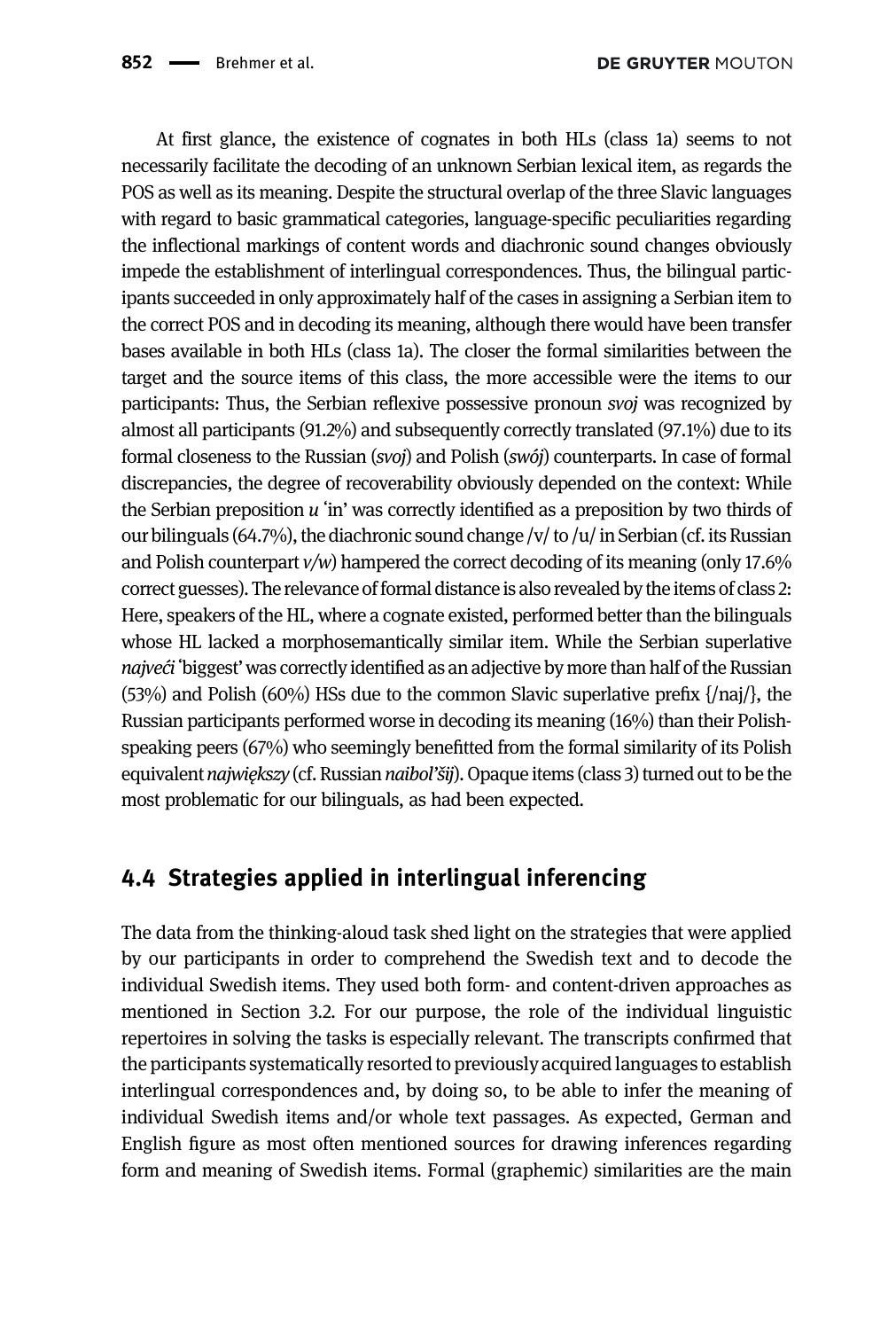triggers for establishing interlingual correspondences. This was observed for Swedish items like ledmotiv < German Leitmotiv ʻleitmotif', belönad < German belohnt ʻrewarded', fyra < German vier ʻfour', handlar < German handeln ʻto be about sth.', första < English first or kallat < English called. However, the bilinguals also occasionally referred to their Slavic HL as an additional clue to substantiate their guesses. This was the case with Swedish numerals like *tredie* 'third' < Russian tri 'three' and tretij 'third' or två < Russian dva 'two'. Furthermore, the first component of the Swedish compound artistnamn was also identified by two Russian HSs by drawing on Russian artist ʻartist'. One of them also offered lexical parallels from English (artist) and French (artiste) to substantiate her claim that the correct German translation should be *Künstler*. In one instance, the correct translation for *i* 'in' is derived from the co- and context, while an alternative form-driven approach by using the Polish homophone *i* 'and' is explicitly dismissed by a Polish HS.

### 4.5 Effects of person-related properties on performance in the tasks

Although an in-depth analysis of the effects of different participant-related variables on test performance lies outside the scope of the current study, we would like to add some observations on correlations between personal properties of the bilingual test-takers and observed results in the intercomprehension tasks. Among the factors we looked at were proficiency in the Slavic HL (vocabulary score and grammar score, see [Table 1](#page-3-0)), proficiency level in English (measured by selfreported school grade in English at the time of testing), and number of learned languages. Correlation analyses revealed mostly weak correlations between the performance in the Swedish and Serbian intercomprehension tasks and the personal properties of the bilingual speakers. Moderate positive correlations could be established only for the vocabulary score in the Slavic HL and translation of Serbian items ( $r = 0.63$ ,  $p < 0.001$ ) and the number of learned languages and POS recognition in Serbian items ( $r = 0.50$ ,  $p = 0.002$ ). Furthermore, a relatively strong association was found for the grades obtained in English and the translation of Swedish ( $r_s$  = 0.40,  $p$  = 0.019) and Serbian items ( $r_s$  = 0.42,  $p$  = 0.013) as well as overall text comprehension in the Swedish trial ( $r_s = 0.46$ ,  $p = 0.007$ ).

## 5 Discussion

The results of the current study offer no evidence for a general bilingual advantage of heritage bilinguals over monolinguals in solving tasks on receptive multilingualism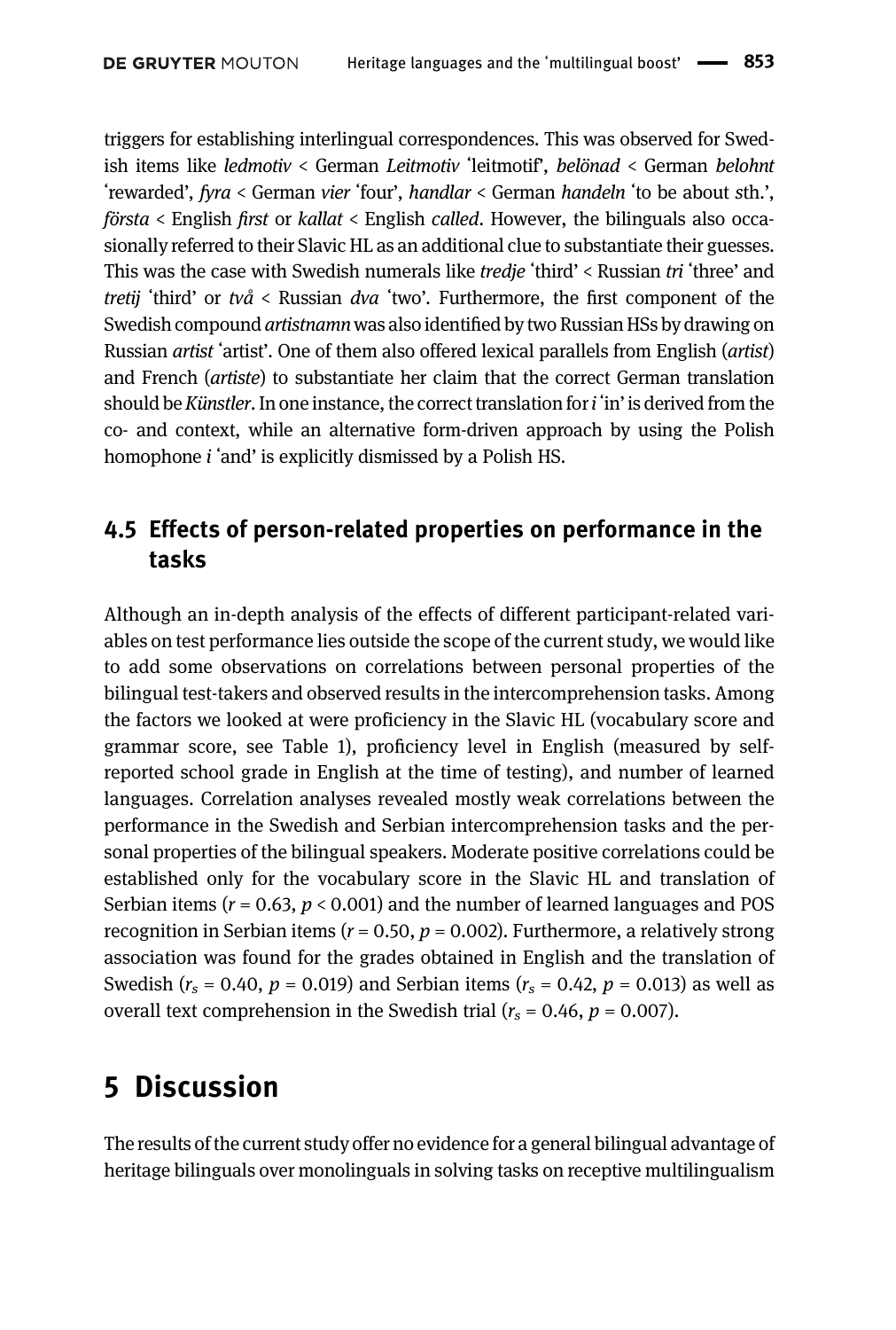that involve unknown Germanic languages. The bilinguals did not outperform their monolingual peers in the tasks of the Swedish trial which aimed at (i) assigning given Swedish items to POS, (ii) translating these items, and (iii) overall text comprehension. The monolingual controls even performed slightly better than the bilinguals, although the difference in the translation task yielded only marginal statistical significance ( $p < 0.1$ ). One could argue that due to the fact that the target language Swedish belonged to the Germanic language family, a beneficial effect of having an additional Slavic language as a potential transfer base could not be expected. Proficiency levels in previously acquired Germanic languages, in our case German as the L1 or early acquired L2 of all participants, and English as the first foreign language for all test-takers, seem to matter more than having a second L1 which genealogically belongs to another Indoeuropean language family (cf. also [Berthele 2011\)](#page-18-3). As our heritage bilinguals exhibit a high proficiency level in German and perform on average on par with the monolingual peers in English as a foreign language (see [Table 1](#page-3-0)), the observed "null effect" might not come across as very surprising. However, the bilingual advantage discussed in previous research is not always linked to linguistic knowledge (e.g. more lexical transfer bases), but also to conceptual knowledge and more general cognitive skills like executive control or higher metalinguistic awareness in bilinguals (see [Section 1](#page-0-0)). Our findings are thus in line with previous research that casted doubt on a general bilingual advantage, at least in heritage speaker contexts (see [Berthele and Udry 2019;](#page-18-2) [Berthele and Van](#page-18-8)[hove 2020](#page-18-8); [Lorenz et al. 2020](#page-19-4) for similar results).

Our results, however, provide evidence that at least for some individuals in our sample the HL is indeed used as a resource to decode items or text passages in an unknown Germanic language. Some of our HSs established interlingual correspondences between the Swedish target item and lexical units in their HL in order to infer its meaning or to assign it to POS (cf. the correct identification of Swedish hon as a third person pronoun by Russian HSs). Sometimes these supposed Slavic-Germanic interlingual correspondences were backed by adducing further evidence from additional languages (English, French), pointing to a high degree of interconnectedness of lexical units in the individual's multilingual mental lexicon (cf. [Pavlenko 2009](#page-19-10)). The fact that we could observe this strategy only in very few bilingual participants of our sample shows, however, that HLs seem to not always be readily available as a resource for solving tasks on receptive multilingualism. The influence of the majority language (German) and the first acquired foreign language (English) on strategies used to infer the meaning of unknown target words is definitely stronger than positive interdependence effects stemming from the HL (cf. also [Edele et al. 2018\)](#page-19-11).

This claim is further corroborated by the results of the bilingual participants in the Serbian trial. When the Slavic HL turns into the primary (or most natural) transfer base for solving the tasks, the bilingual participants perform worse in all of the tasks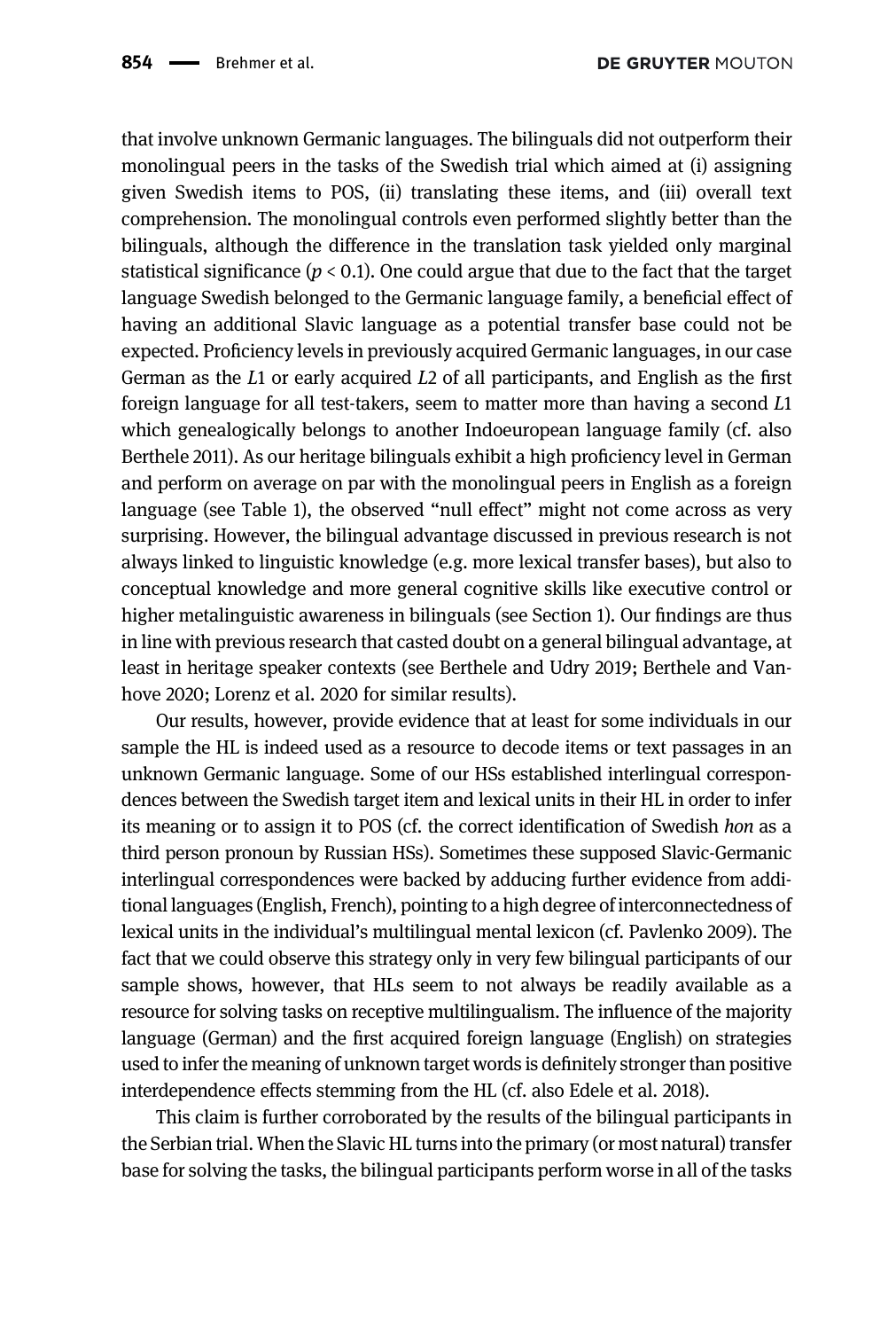compared to the Swedish trial. The weaker performance in the Serbian trial might also be related to the fact that among the selected items were no loan words comparable to internationell 'international' or nominerad 'nominated' in the Swedish trial. Furthermore, there is no second source language available which is genealogically closely related to the target language. It has been shown that interlingual inferencing is more efficient if test-takers master two languages (or varieties) which are related to the unknown target language [\(Berthele 2011](#page-18-3)). This was the case for the Swedish trial (German, English), but not for the Serbian (only Russian or Polish). Still, at least with regard to individual lexical items, the HSs manage to assign them to appropriate POS and infer their meaning in more than half of the cases on average (see [Section 4.2\)](#page-10-1). The more similar the form of the target item to its equivalent in the Slavic HL, the better are the results in establishing interlingual correspondences that lead to correct guesses regarding POS or word meaning. But even if cognates are available in the HL, POS determination and item comprehension do not substantially exceed the level of recovery rates of opaque items in a Germanic target language. Given that our participants were never explicitly trained in establishing interlingual correspondences between their HL and other Slavic languages and are thus unfamiliar with the diachronic sound changes that brought about quite different phonological (and, subsequently, graphemic) representations of the same Slavic etymological units, the ratio of successful guesses in the Serbian trial is nevertheless quite impressive. While individual items which are contextually embedded seem to be quite accessible for our HSs, they often fail to extract essential pieces of information from the Serbian text, although it contains a lot of information (proper names, dates, English song titles) that should have been helpful in reconstructing the essence of the text by resorting to non-linguistic world knowledge. The strong correlation we found between the performance in the Swedish and Serbian tasks on overall text comprehension indicates that general cognitive abilities related to decoding texts in unknown languages (cf. [Müller-Lanc](#page-19-9)é [2006;](#page-19-9) [Meißner 2011\)](#page-19-12) seem to be essential factors for predicting test outcomes.

The degree of formal similarity between the items in the target and source languages turned out to be a likely candidate for improving the probability of a successful establishment of interlingual correspondences. In the Swedish trial, the existence of cognates in at least one of the Germanic source languages seemed to suffice to trigger interlingual inferencing. Additional transfer bases in the Slavic HLs did not lead to a higher ratio of correct guesses in the bilingual group. In the Serbian trial, POS recognition was more independent from interlingual distances between Serbian target and Russian/Polish source items. With regard to word meaning, almost or completely identical phonemic or graphemic representations of target and source items obviously facilitated the decoding of the meaning of the target item. The greater the differences regarding prefixes, suffixes, and/or inflectional endings of target and source items, the weaker was the performance in the task. Furthermore, our results seem to confirm previous findings (see, e.g., [Berthele 2011;](#page-18-3) [Möller and Zeevaert 2010\)](#page-19-13)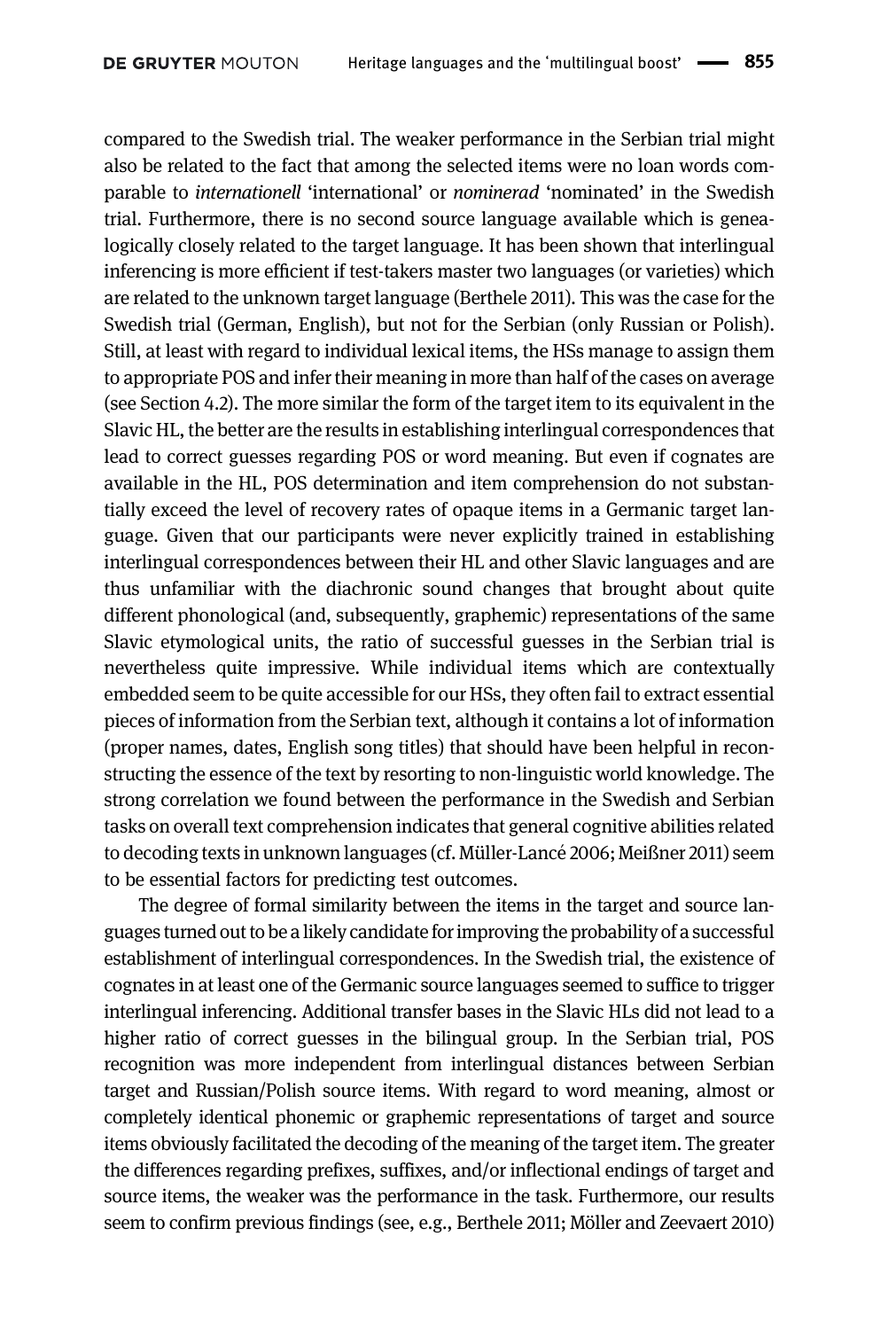that interlingual inferencing is especially efficient when the first segments of the items are identical, with identical consonantal patterns at the onset being more important than vowel representations, cf. higher correctness rates in word meaning retrieval of items like Swedish första < English first, Serbian svoj ʻhis/her' < Russian svoj, Polish swój, Serbian učestvuje ʻ[s/he] participates' < Russian učastvuet, Polish uczestniczy compared to items like Serbian nastup ʻgig' < Russian vystuplenie, Polish występ. However, apart from form-driven approaches, participants of both groups also frequently referred to concept-driven strategies where the POS or the meaning of the target item was established due to close consideration of the co- and context where it occurred (relationship to other lexical items in the immediate neighborhood, text type, non-linguistic information given in the co- and context etc.).

Regarding personal properties of the test-takers, our study could only confirm that proficiency in English positively impacts performance in the Swedish and, to a lesser extent, in the Serbian trial. For the Serbian translation task, vocabulary knowledge in the related HL also mattered (cf. [Berthele 2011](#page-18-3) or [Vanhove and Ber](#page-19-14)[thele 2015](#page-19-14) for similar results). Our sample consists of speakers who exhibit a rather high level of proficiency in their HLs which is also related to the fact that most of them had at least some access to formal instruction in it. Formal instruction in the HL seems to matter for a successful performance in intercomprehension tasks (see [Brehmer and Arifulin to appear\)](#page-19-15), even though a more balanced sample with regard to this factor would be needed to substantiate this claim. Formal training in the HL in all likelihood increases explicit knowledge and, subsequently, metalinguistic awareness regarding rules and regularities in the HL, which in turn could positively impact the ability to identify parallel structures in a related, but unknown language.

## 6 Conclusions

Our initial assumption that heritage bilinguals are particularly efficient in recognizing interlingual correspondences between items in one or more of their languages and an unknown language that is related either to the majority or the heritage language was not confirmed by the data. They performed on par with the monolingual controls in the Swedish intercomprehension task. Furthermore, the interlingual heuristics developed by the heritage bilinguals seemed to draw more from the Germanic components of their linguistic repertoire than from the Slavic HL, despite a relatively high proficiency in the latter. Thus, we failed to substantiate a bilingual advantage for our heritage bilinguals. This is in line with previous research that could also not observe a multilingual boost in heritage speaker contexts when relevant personal variables (like age, educational background, size and make-up of language repertoires, level of proficiency in L1 and foreign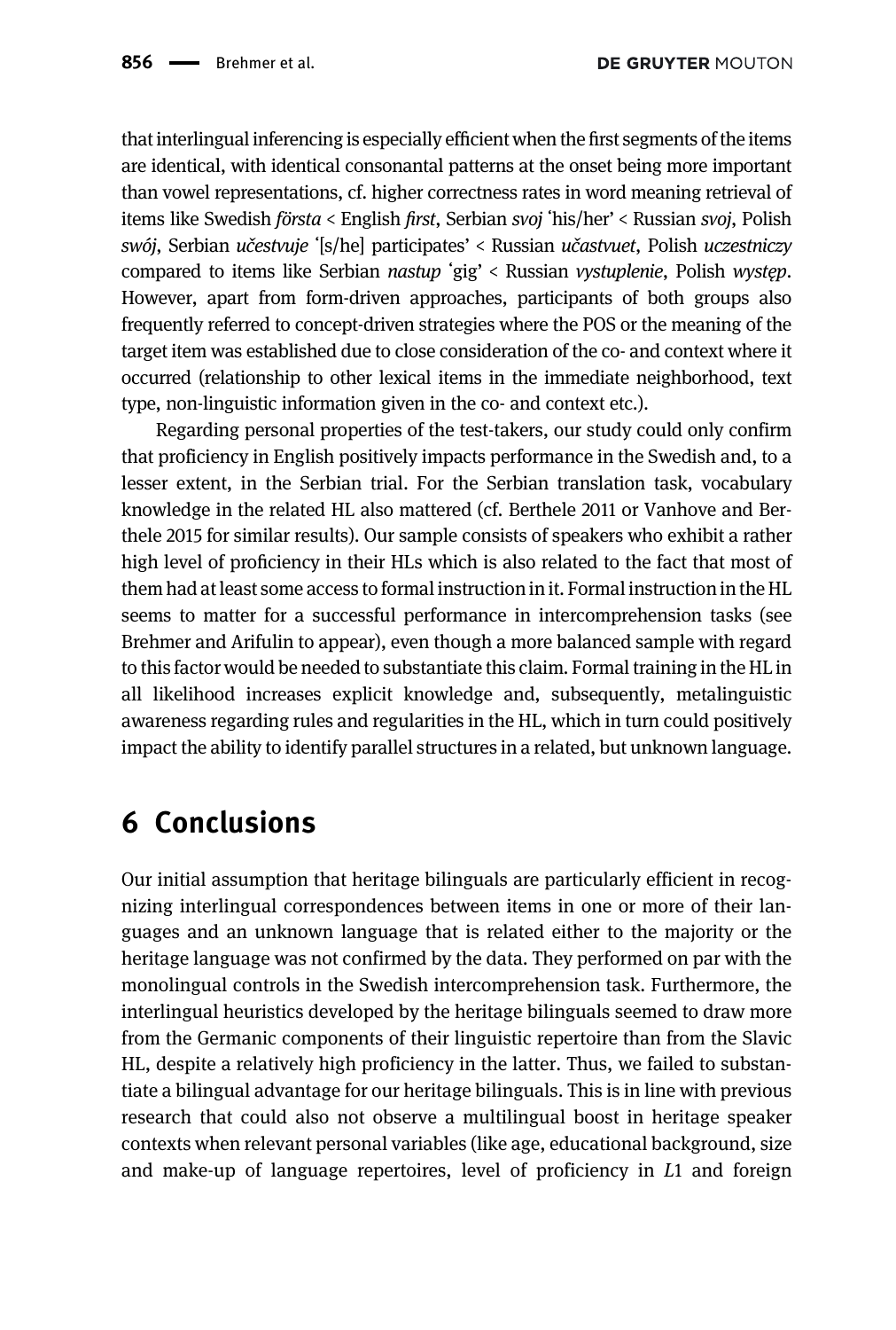languages like English) were controlled for, as in the current study. However, when put into a situation where the Slavic HL serves as the most suitable transfer base because it is genealogically closest to the unknown target language, the bilingual participants were able to develop interlingual heuristics that helped them to identify structures and meanings of unknown Serbian items. On average, however, interlingual inferencing worked more poorly in this context and was more confined to single items, especially cognates with a high degree of formal overlap. Participant-related factors (e.g. vocabulary knowledge in the HL) seem to have an impact on the degree to which cross-linguistic similarities are perceived. HSs are thus endowed with a potential for developing receptive multilingualism in languages closely related to their HL, but access to potential transfer bases is often blocked or restricted to very obvious cases with high degrees of formal similarity. Systematic instruction in the HL might provide a starting point to raise the awareness of interlingual correspondences involving, but not confined to, unknown languages genealogically related to the heritage HL.

## References

- <span id="page-18-0"></span>Adesope, Olusola O., Tracy Lavin, Terri Thompson & Charles Ungerleider. 2010. A systematic review and meta-analysis of the cognitive correlates of bilingualism. Review of Educational Research 80(2). 207–245.
- <span id="page-18-7"></span>Bär, Marcus. 2011. Interkomprehension – Nicht ,nur' ein Weg zur Förderung individueller Mehrsprachigkeit. Die Neueren Sprachen 2. 21–32.
- <span id="page-18-3"></span>Berthele, Raphael. 2011. On abduction in receptive multilingualism: Evidence from cognate guessing tasks. Applied Linguistics Review 2. 191–220.
- <span id="page-18-2"></span>Berthele, Raphael & Isabelle Udry. 2019. Multilingual boost versus cognitive abilities: Testing two theories of multilingual language learning in a primary school context. International Journal of Multilingualism. 1‒20.<https://doi.org/10.1080/14790718.2019.1632315>.
- <span id="page-18-8"></span>Berthele, Raphael & Jan Vanhove. 2020. What would disprove interdependence? Lessons learned from a study on biliteracy in Portuguese heritage language speakers in Switzerland. International Journal of Bilingual Education and Bilingualism 23(5). 550–566.
- <span id="page-18-1"></span>Bialystok, Ellen. 2001. Bilingualism in development: Language, literacy, and cognition. New York: Cambridge University Press.
- <span id="page-18-5"></span>Brehmer, Bernhard & Grit Mehlhorn. 2015. Russisch als Herkunftssprache in Deutschland: Ein holistischer Ansatz zur Erforschung des Potenzials von Herkunftssprachen. Zeitschrift für Fremdsprachenforschung 26(1). 83-121.
- <span id="page-18-4"></span>Brehmer, Bernhard & Grit Mehlhorn. 2018. Unterricht in den Herkunftssprachen Russisch und Polnisch: Einstellungen und Effekte. In Grit Mehlhorn & Bernhard Brehmer (eds.), Potenziale von Herkunftssprachen: Sprachliche und außersprachliche Einflussfaktoren, 259‒292. Tübingen: Stauffenburg.
- <span id="page-18-6"></span>Brehmer, Bernhard, Tatjana, Kurbangulova & Martin Winski. 2017. Measuring lexical proficiency in Slavic heritage languages: A comparison of different experimental approaches. In Tanja